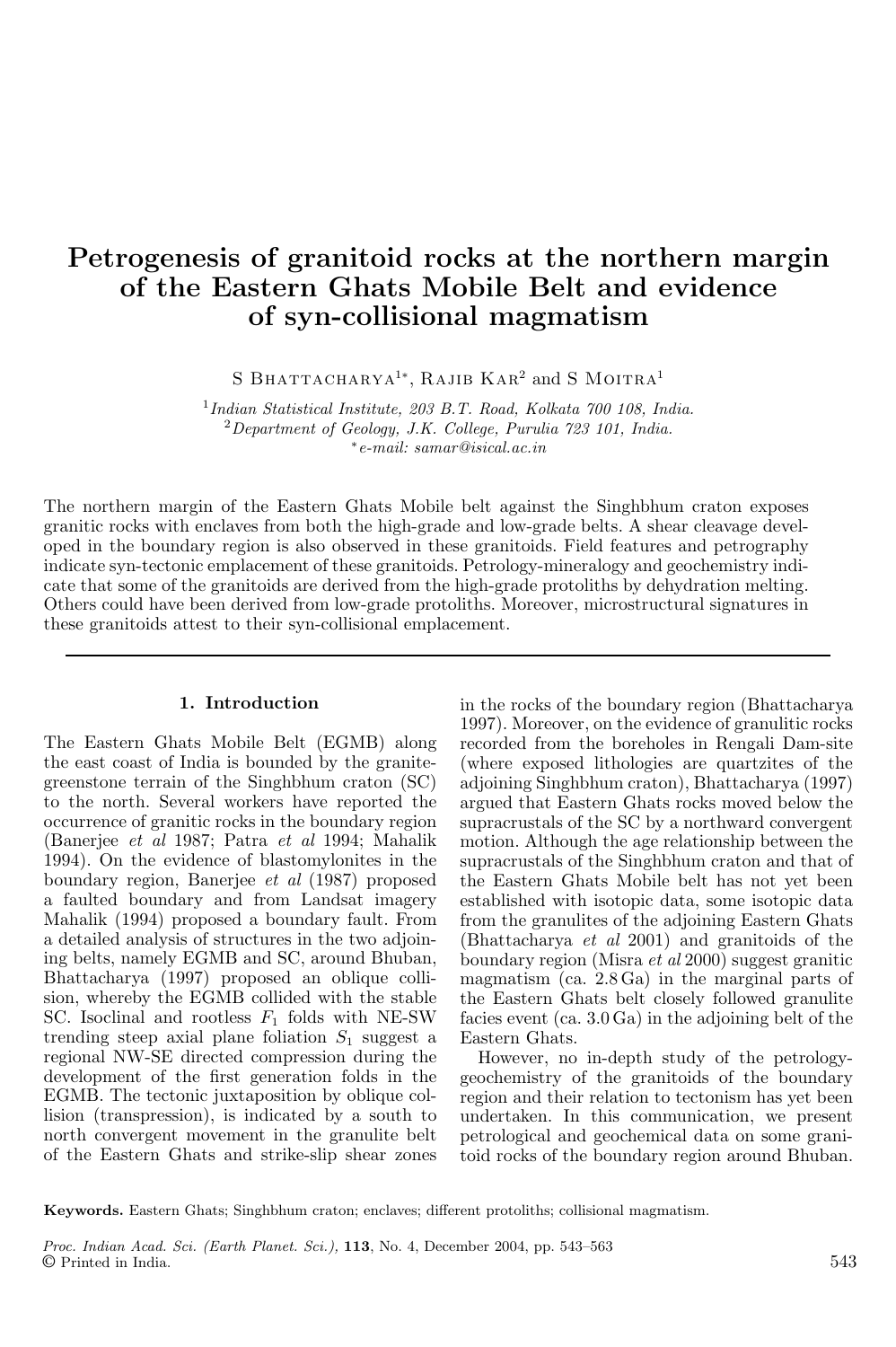

Figure 1. Simplified geological map, showing the disposition of the granitoids in relation to the two crustal provinces of the Eastern Ghats mobile belt and the Singhbhum craton. Note pervasive foliations in the two provinces are discordant to each other and hence folds in the two provinces developed independently. Locations of analyzed samples are also shown.

In addition, we present several key features on mesoscopic to microscopic scales, which attest to the relation of the granitic magmatism with collisional tectonism.

### 2. Geological setting

The study area around Bhuban in Orissa (figure 1, inset) is located on the northern margin of the Eastern Ghats mobile belt against the Singhbhum craton. A host of granitoids separates the two lithotectonic provinces (figure 1).

#### 2.1 *Eastern ghats*

In the study area lithologies include charnockiteenderbite gneisses, mafic granulites, garnetsillimanite-K-feldspar gneisses (khondalite) and garnet-bearing quartzites (Moitra 1996). Moitra (1996) also recorded three phases of folding and corresponding foliation development in the granulites. Bhattacharya (1997) described a post- $F_3$ shear cleavage and associated blastomylonites. Interestingly, this feature is restricted to the boundary region and ubiquitous in both the lithotectonic provinces.

#### 2.2 *Singhbhum craton*

Lithologies include quartzites, cherty quartzites and banded hematite quartzites and intrusive dolerite dykes. Moitra (1996) described three phases of folding and associated foliation development also in this province; near the boundary a post- $F_3$  shear cleavage is observed and cuts the  $S_3$ cleavage.

It is important to note that folding in the two adjoining crustal provinces developed independently of each other; this is further indicated by the discordant relation between the pervasive foliations in the two provinces: ESE-WNW in the Eastern Ghats and NNE-SSW in the Singhbhum craton (figure 1).

### 2.3 *Granitoids*

A narrow zone, 2 to 5 km in width, separates the EGMB from SC and several granitoid rocks are exposed in this zone. It is important to note that EGMB and SC rocks are never in direct contact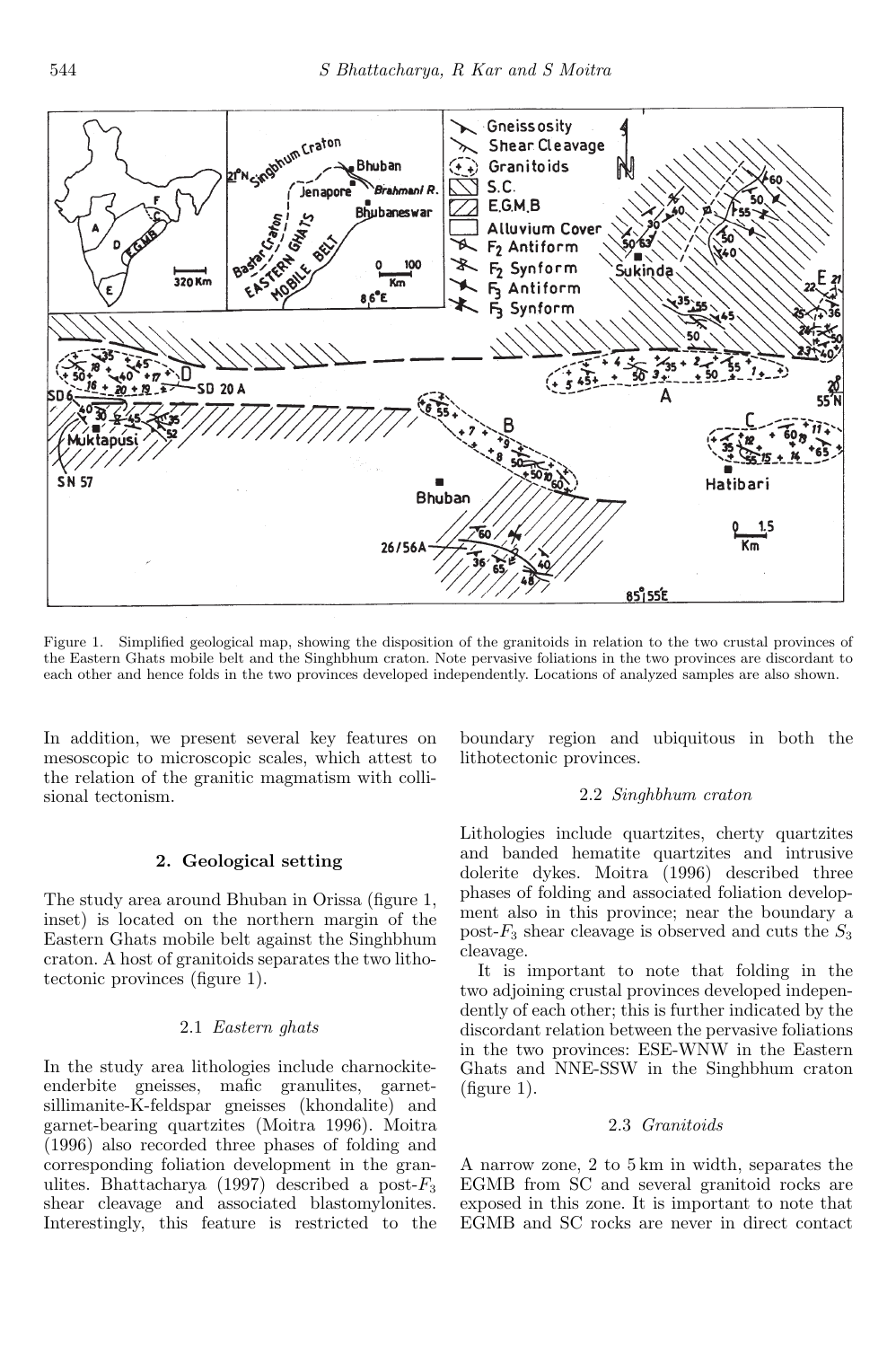

Figure 2. Photomicrographs. (a) Porphyroclastic plagioclase grains are altered to epidote plus calcite aggregates. (b) Biotite + quartz symplectite describe an anastomosing fabric around feldspar porphyroclasts, and this represents the shear cleavage. (c) Sub-grain formation in microcline is a common feature and may be ascribed to syntectonic crystallization. (d) Secondary biotite on garnet, indicating retrogression on cooling. (e) Minute granules of biotite and sillimanite inclusions in garnet suggest presence of biotite and sillmanite in the source rocks. (f) Euhedral garnet in Granite D could be a peritectic product of biotite-dehydration melting. (g) Deformation-induced replacement of K-feldspar by myrmekite. (h) Bent twin lamellae and marginal granulation in plagioclase porphyroclasts.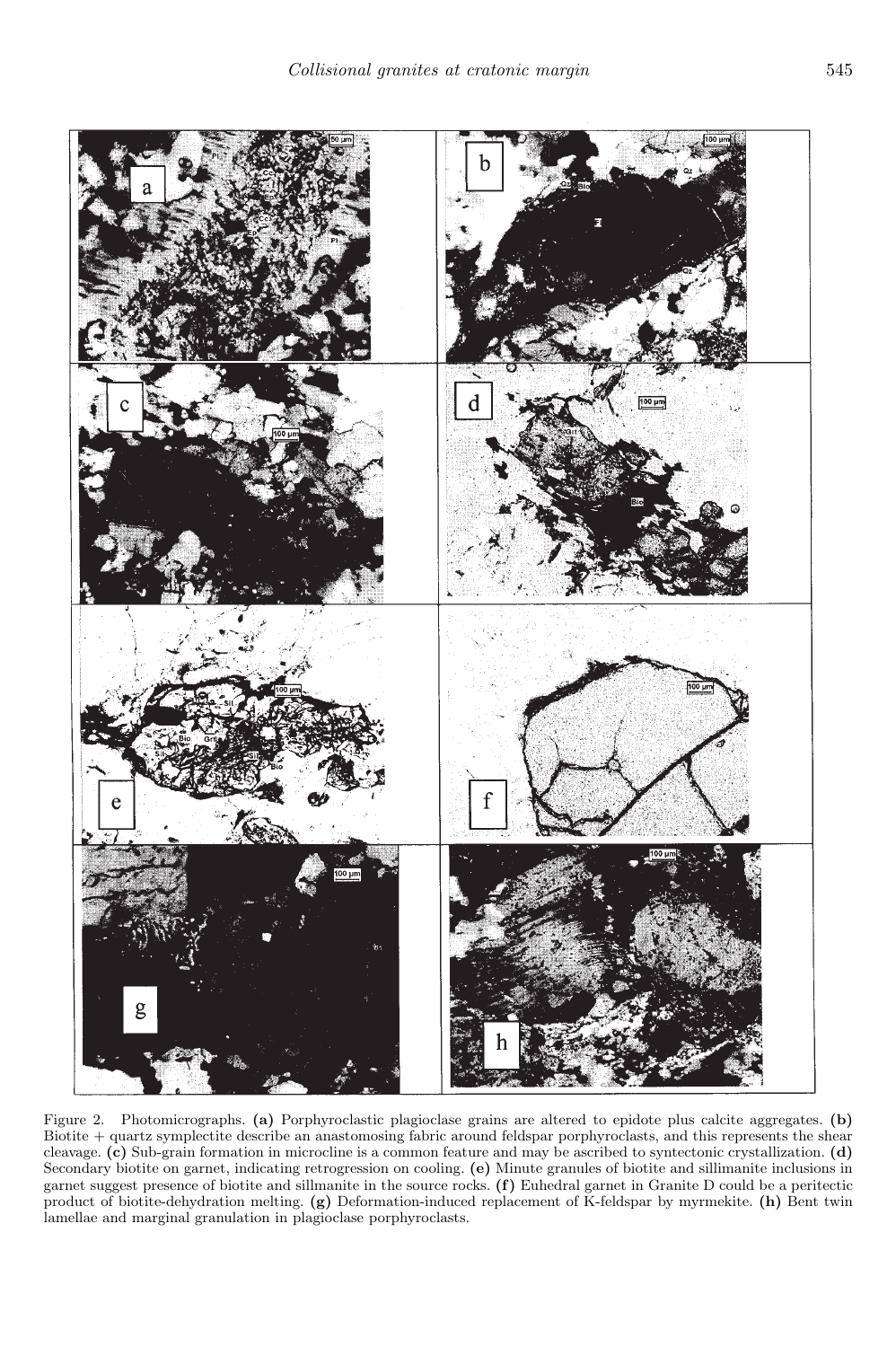but both the compositional bands/gneissic foliation and the shear foliation in the granitoids are subparallel to the pervasive foliation in the host rocks.

Most of the granitoid rocks display a gneissic foliation, which is often affected by a shear cleavage (figure 4b in Bhattacharya 1997; figure 1). Another important feature of the granitoids is the presence of enclaves from both the high-grade and low-grade belts or lithotectonic provinces (cf. figure 3 in Misra *et al* 2000).

#### 3. Field relations and petrography

Granitoid rocks in the study area occur as separate stock-like bodies, which are also characterised by different accessory ferromagnesian minerals; these are described here as five different bodies A to E (figure 1). Interestingly, the enclaves in the respective granitoids are also of different types and some of the enclaves and their mineralogy provide important clues to the petrogenesis of the respective granitoids.

### 3.1 *Granite A*

It is relatively fine-grained, has a dark-grey appearance and a fine foliation. Under the microscope a porphyroclastic texture is observed: porphyroclasts of feldspar and amphibole are set in a fine-grained quartzofeldspathic matrix and display anastomosing gneissic foliation. Porphyroclastic plagioclase grains are commonly altered to epidote plus calcite aggregates (figure 2a). The characteristic ferromagnesian phase is amphibole and the common accessory phases are opaque oxides, epidote and zircon (table 1). In the modal Q-A-P classification scheme of Streckeisen (1976), Granite A would be termed alkali-feldspar granite (figure 3).

Table 1. Modal data of granitoids.

Small (up to a few cm) enclaves of amphibolite are common.

### 3.2 *Granite B*

A gneissic banding is characteristic and is defined by segregation of biotite and opaques. Under the microscope a porphyroclastic texture is observed.  $Biotite and biotite + quartz symplectic commonly$ define an anastomosing fabric around feldspar porphyroclasts, and this represents the shear cleavage (figure 2b). Interestingly, sub-grain formation in microcline is a common feature and could be attributed to syn-tectonic recrystallisation (figure 2c). Biotite is the common ferromagnesian silicate phase and accessory phases include opaque oxides, traces of apatite and zircon (table 1). In the Q-A-P scheme, this rock type falls in the granite field (figure 3). Enclaves of different sizes (a few cm to about a metre) occur as discordant blocks and folded bands and commonly consist of mafic granulite.

### 3.3 *Granite C*

A crude gneissic foliation is common and leucocratic layers are occasionally observed. Under the microscope a platy granular texture, locally with porphyroclastic feldspars, can be seen. Syntectonic recrystallization is common and is evidenced by sub-grain formation and marginal granulation of feldspar porphyroblasts. Amphibole and occasional biotite are the major ferromagnesian silicate phases, and the common accessory phases are titanite and opaque oxides (table 1). Some samples contain a little andradite-rich garnet, which is also found in the amphibolite enclaves in this granite. In Q-A-P scheme, this rock falls in the granite field (figure 3).

|                |       | Amphibole granite A |                      |                  |                 | Biotite granite B |                 |                 |       |                |                  | Amphibole-sphene |
|----------------|-------|---------------------|----------------------|------------------|-----------------|-------------------|-----------------|-----------------|-------|----------------|------------------|------------------|
| Sample         | 29B   | 41/8                | <b>SN</b><br>$115 B$ | <b>SN</b><br>100 | <b>SN</b><br>32 | 48/11             | <b>SD</b><br>53 | <b>SN</b><br>11 | 77/30 | 30/6           | <b>SD</b><br>53A | <b>SD</b><br>79A |
| Quartz         | 39    | 33                  | 29                   | 32               | 30              | 46                | 48              | 40              | 45    | 45             | 45               | 45               |
| Alk-feldspar   | 30    | 31                  | 35                   | 31               | 20              | 27                | 23              | 36              | 38    | 38             | 30               | 30               |
| Plagioclase    | 15    | 23                  | 14                   | 10               | 20              | 12                | 17              | 10              | 14    | 13             | 15               | 10               |
| Amphibole      | 7     | 8                   | 12                   | 11               | 11              |                   |                 |                 |       |                | 4                | 5                |
| <b>Biotite</b> |       |                     | 0.6                  | 1                | $\perp$         | 11                | 10              | 11              | 6     | 6              |                  |                  |
| Garnet         |       |                     |                      |                  |                 |                   |                 |                 |       |                | 0.8              |                  |
| Chlorite       |       |                     |                      |                  |                 |                   |                 |                 |       |                |                  |                  |
| Epidote        | trace | trace               | trace                | trace            | trace           |                   |                 |                 |       |                |                  |                  |
| Opaque         | 3     | 5                   | $\overline{7}$       | 3                | 3               | $\mathbf{1}$      | 0.6             | 0.5             | 1     | $\overline{2}$ |                  | $\overline{2}$   |
| Sphene         |       | trace               |                      |                  |                 |                   |                 |                 |       |                | 3                | 3                |
| Zircon         | trace | trace               |                      | trace            |                 | trace             | trace           | trace           | trace | trace          | trace            | trace            |
| Apatite        |       |                     |                      |                  |                 | trace             | trace           | trace           | trace | trace          | trace            |                  |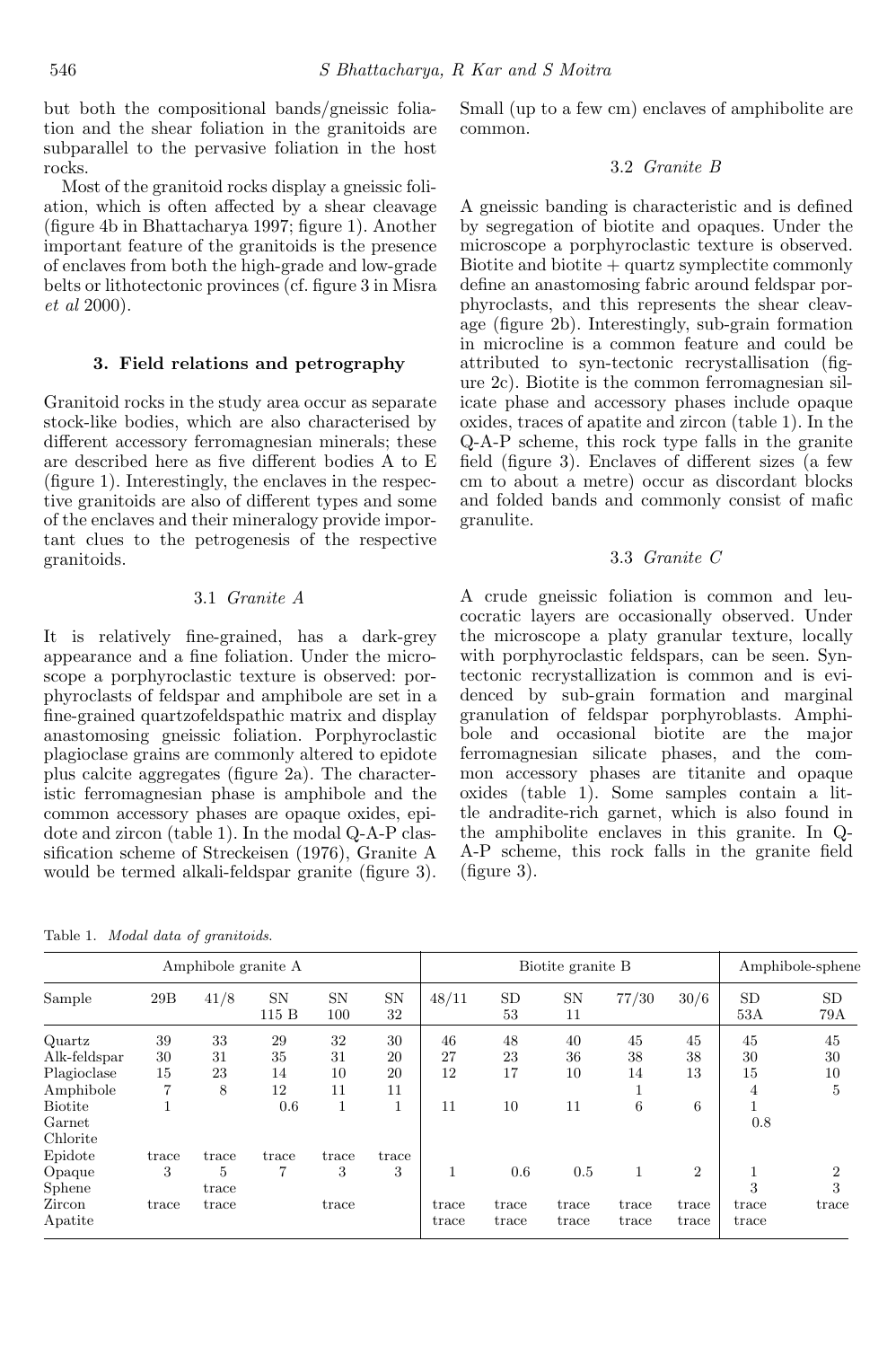#### 3.4 *Granite D*

This is relatively coarse-grained with a gneissic foliation. Locally coarse-grained leucocratic, pink feldspar crystals define layers oriented parallel to the gneissic banding. The common ferromagnesian silicates are garnet and biotite; however, biotite is mostly secondary after garnet (figure 2d). Presence of minute granules of biotite and sillimanite inclusions in garnet suggest the presence of biotite and sillmanite in the source rocks (figure 2e). On the other hand, euhedral garnet in this granite, could be a peritectic product of melting (figure 2f). A characteristic feature is replacement of K-feldspar by myrmekite (figure 2g), which could be related to syn-tectonic recrystallisation (Simpson and Wintsch 1989). In Q-A-P scheme, granite D falls in the granite field (figure 3). Small (up to  $10 \times 10$  cm) discordant blocks of pelitic granulite are the common enclaves.

#### 3.5 *Granite E*

This is relatively coarse-grained, and no foliation could be detected on the mesoscopic scale. Under the microscope xenoblastic texture is observed locally, while syn-tectonic recrystallization is indicated by bent twin lamellae and marginal granulation in plagioclase porphyroclasts (figure 2h). Chlorite and epidote are the major ferromagnesian phases; amphibole and biotite are occasionally found. Trace quantities of accessory phases include opaque oxides, titanite, zircon and apatite (table 1). In Q-A-P scheme, granite E falls in the granite field (figure 3). Enclaves are commonly schistose and contain chlorite and tremolite-like amphibole.

On the mesoscopic scale the alternate quartzfeldspar and hornblende-biotit e layers, and the hornblende-biotite defined mineral foliation in the granitoids are subparallel and given as gneissic foliation, S in figure 1. On microscopic scale the granitoids commonly show development of solid-state deformation fabrics (Paterson *et al* 1989). Ribbons of recrystallized quartz showing no effects of strain, can be interpreted as solid-state deformation under submagmatic conditions (figure 4a). Hornblendedefined mineral foliation, S, is parallel to recrystallized quartz ribbons, defining a mylonitic foliation, can be interpreted as synkinematic development of magmatic and mylonitic foliation (figure 4b). Aligned quartz-feldspar porphyroclasts, defining a mylonitic foliation (a gneissic fabric on the mesoscopic scale), and development of an incipient oblique foliation, C defined by mica-fish, can be interpreted as solid-state deformation at relatively high temperature conditions (figure 4c).

#### 4. Mineral chemistry

Minerals were analyzed on a Jeol Jxa-8600 M microprobe at the USIC, University of Roorkee, India. 15-kV accelerating voltage,  $2 \times 10^{-8}$  amp sample current and  $2-\mu m$  beam diameter were used.

Apart from chemical characterization of the solid solutions, the analytical data serve two purposes. First, minerals in the different granitoids and their respective enclaves could constrain the metamorphic and melting reactions. Second, minerals of the granulites in the adjoining Eastern Ghats belt could provide the basis of geothermobarometric estimates.

### 4.1 *Granite A (table 2)*

Amphiboles are ferrohornblende and marginal Mgenrichment  $(X_{\text{Mg}} = 0.11_{\text{core}}$  to  $0.13_{\text{rim}})$ , is indicative of its prograde nature. Besides the common alkali feldspars (not analyzed), plagioclase is highly sodic in composition and commonly altered to epidote plus calcite aggregates.

Amphibole in an amphibolite enclave is also ferrohornblende but is more magnesian  $(X_{Mg} = 0.19)$ 

Table 1. (Continued)

| Granite C |                |                |                |       | Biotite-garnet granite D |                |       | Chlorite-epidote granite E |       |       |       |       |
|-----------|----------------|----------------|----------------|-------|--------------------------|----------------|-------|----------------------------|-------|-------|-------|-------|
| 37/7      | 39/7           | 40/7           | 89/17          | 94/18 | 19/6                     | 19/10          | 20/20 | 63/13                      | 62/13 | 86/16 | 61/13 | 34B   |
| 44        | 39             | 44             | 33             | 47    | 48                       | 38             | 44    | 28                         | 33    | 29    | 29    | 32    |
| 39        | 49             | 33             | 50             | 39    | 42                       | 40             | 39    | 35                         | 29    | 48    | 48    | 46    |
| 13        | 5              | 11             | 15             | 5     | 6                        | 12             | 12    | 17                         | 18    | 11    | 11    | 13    |
| 0.4       | 3              | 6              |                |       |                          |                |       | $\overline{2}$             |       |       |       |       |
|           | $\overline{0}$ | $\overline{0}$ | 3              | 3.1   |                          | $\overline{2}$ | м     | 6                          | 10    |       |       |       |
|           | 0.8            | 1.5            | $\overline{2}$ | 6     | 4                        | 3              | 4     | $\overline{0}$             |       |       |       |       |
|           |                |                |                |       |                          |                |       | 3                          | 3     |       |       | 5     |
|           |                |                |                |       |                          |                |       | 6                          | 6     | 5     | 4     | 4     |
|           | $\overline{2}$ | $\overline{2}$ | 0.5            | 0.5   | 0.5                      | 0.2            | trace | 0.2                        | trace | trace | trace | trace |
| 3         | 3              | 3              |                |       |                          |                |       | trace                      |       | trace | trace | trace |
| trace     | trace          |                | trace          | trace | trace                    | trace          | trace | trace                      | trace | trace | trace | trace |
| trace     |                | trace          |                |       | trace                    |                |       | trace                      | trace | trace | trace | trace |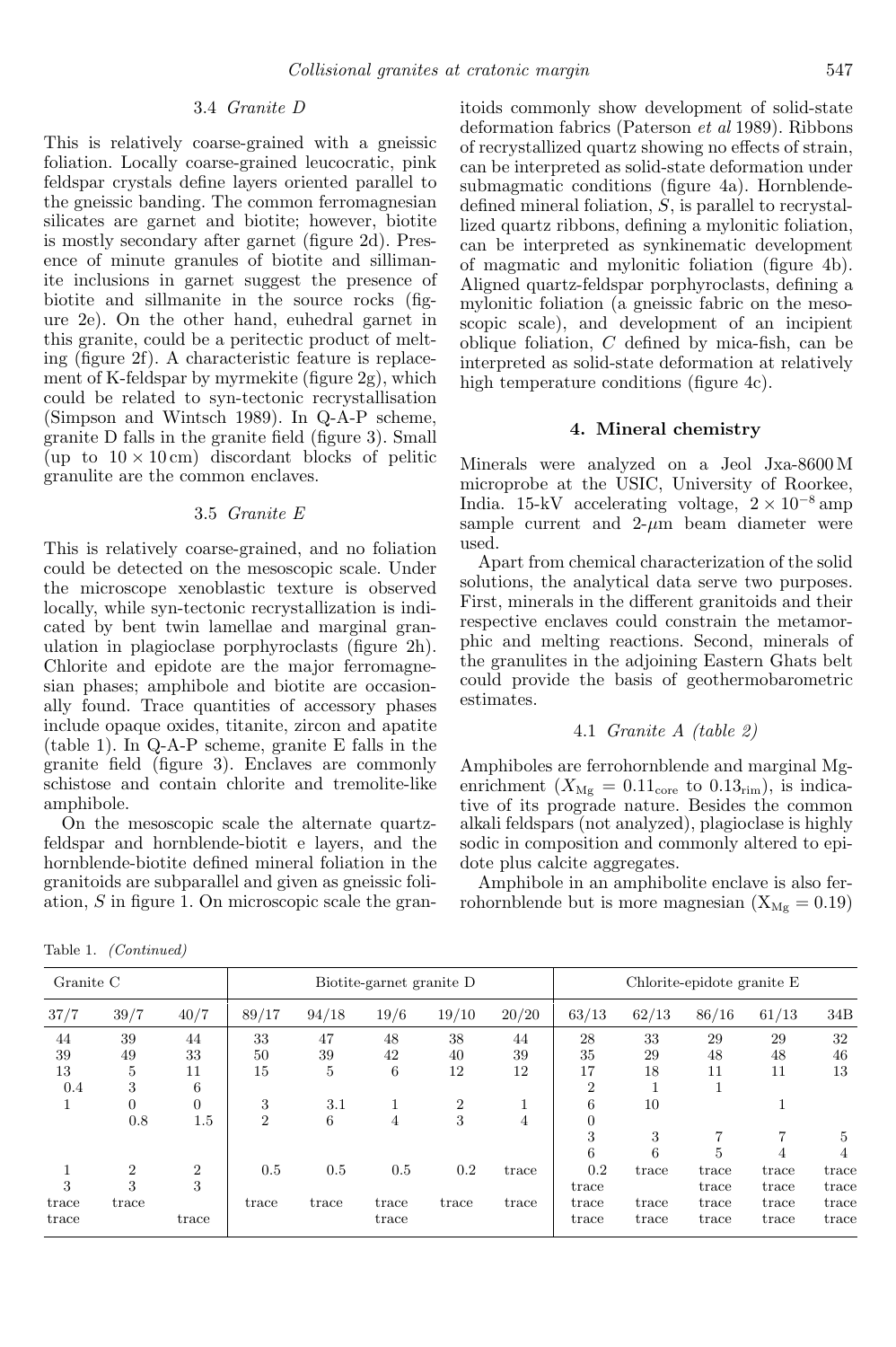

Figure 3. QAP diagram showing the modal composition of the granitoids. Symbols: Cross =  $\mathbf{A}$ , Box =  $\mathbf{B}$ , Triangle =  $\mathbf{C}$ , Plus =  $D$ , Diamond =  $E$ .

than the amphibole of the granite. Feldspar which has characteristic lamellar twinning, is pure albite  $(X_{\text{Na}} = 0.98 \text{ to } 0.99)$ . Because the feldspar is unaltered, its albitic composition could imply a sodic bulk composition of the precursors. The characteristic opaque oxide is ilmenite, which indicates a low oxidation state.

### 4.2 *Granite B (table 3)*

The biotite with marginal Mg-enrichment  $(X_{\text{Mg}} =$  $0.49<sub>core</sub>$  to  $0.51<sub>rim</sub>$  could be primary; however, recrystallization on shear cleavage (figure 2b) in biotite indicates its secondary nature. Plagioclase is andesine and alkali feldspar is perthite with potash feldspar host  $(X_K = 0.9)$  and sodic plagioclase as blebs  $(X_{\text{Na}} = 0.28, X_{\text{Ca}} = 0.07)$ . Magnetite in this granite suggests a high oxidation state.

Amphibole in the mafic granulite enclave is magnesio-hornblende with marginal Mgenrichment  $(X_{\text{Mg}} = 0.68_{\text{core}}$  to  $0.7_{\text{rim}})$  that is indicative of its prograde nature. Plagioclase is andesine; garnet is almandine–pyrope solid solution with small amount of the grossular component  $(X_{Ca} = 0.16)$ ; clinopyroxene is diopsidehedenbergite solid solution with 0.78 diopside component.

### 4.3 *Granite C (table 4)*

Perthitic feldspar has a potassic host  $(X_K = 0.7)$ and sodic exsolved blebs  $(X_{\text{Na}} = 0.73)$ . Amphibole is potassic-magnesio hastingsite. Occasional andradite (Fe<sup>3</sup> = 1.37) and magnetite (Fe<sup>3</sup> = 1.99) are indicative of a high oxidation state.

In the amphibolite enclave amphibole is potassic hastingsite and has a more ferroan composition  $(X_{\text{Mg}} = 0.19)$  than that in the host granite ( $X_{\text{Mg}} = 0.28$ ). Alkali feldspar is rich in sodium component  $(X_{\text{Na}} = 0.76, 0.97)$ . Andradite garnet and magnetite are more common in the enclave and hence may have been present in the source rocks.

#### 4.4 *Granite D (table 5)*

Garnet is mainly almandine-pyrope solid solution  $(X_{\text{alm}} = 0.8; X_{\text{pvr}} = 0.16)$ . Perthitic feldspar has a potassic host  $(X_K = 0.89; X_{\text{Na}} = 0.1)$  and a more sodic exsolved component  $(X_{Na} = 0.33)$ . Biotite is phlogopite-annite solid solution, of intermediate composition  $(X_{\text{Mg}} = 0.5)$ . Included biotite in garnet is more magnesian  $(X_{\text{Mg}} = 0.6)$  and has higher  $TiO<sub>2</sub>$  (5.57% compared to 4.74% of the matrix biotite) and could be restitic.

In the metapelitic granulite enclave garnet is almandine-pyrope solid solution, but garnet in the enclave is more magnesian than that in the granite  $(X_{\text{Mg}} = 0.37 - 0.38 \text{ against } 0.16)$ , and this is consistent with the restitic nature of the enclave. Besides rutile, opaque oxide of hemo-ilmenite composition is indicative of low oxidation state.

### 4.5 *Granite E (table 6)*

Besides the microcline-type alkali feldspar (not analyzed), the feldspar with lamellar twinning is albitic plagioclase  $(X_{\text{Na}} = 0.96; X_{\text{Ca}} = 0.03)$ . Chlorite and epidote are both of ferroan composition.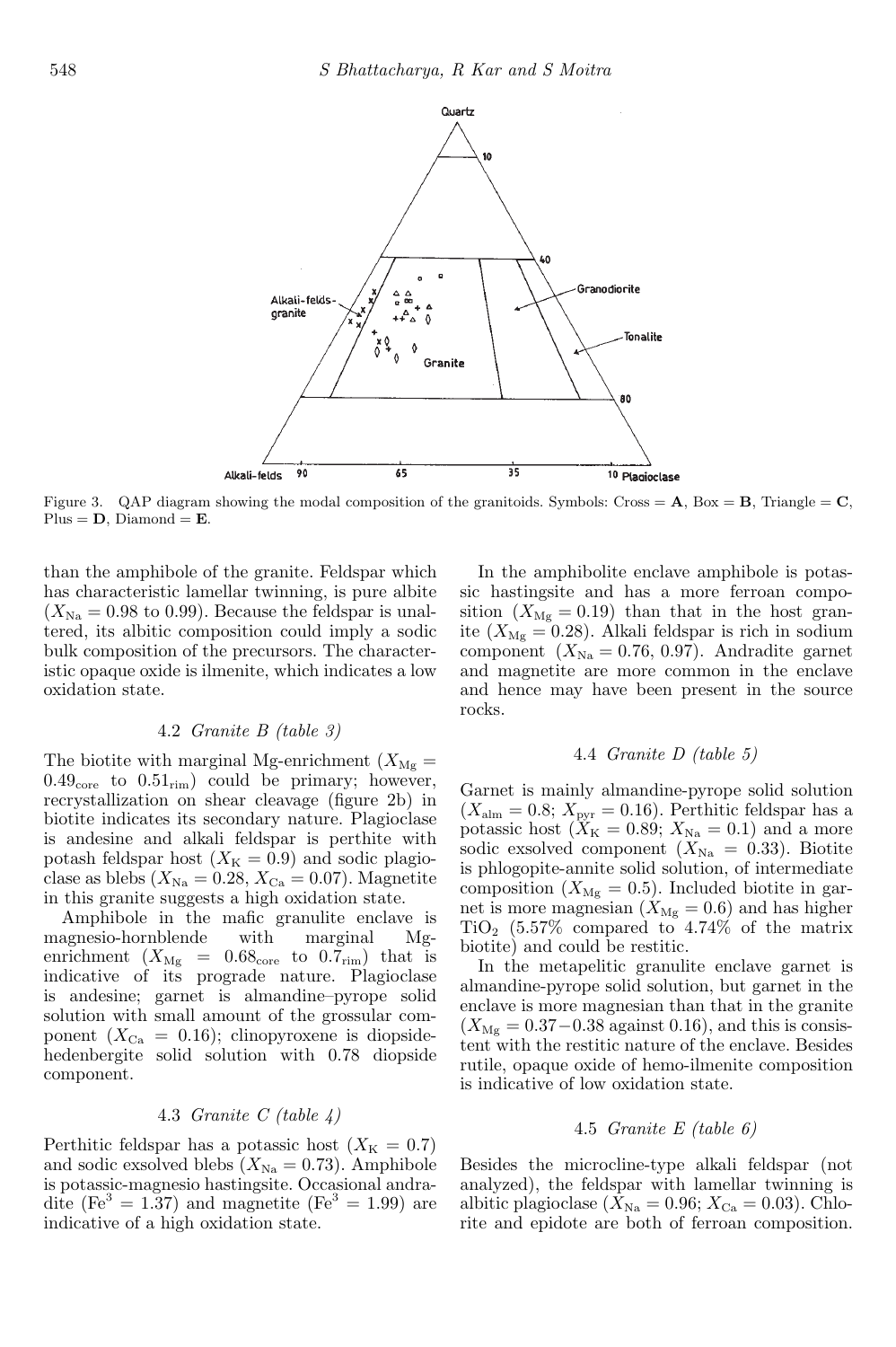

Figure 4. Photomicrographs. (a) Recrystallized quartz ribbons showing no effects of strain, presumably due to annealing at high-temperature. (b) Hornblende alignment, defining magmatic mineral foliation, is parallel to quartz ribbons, defining a solid-state mylonitic foliation. An incipient cleavage or C-fabric is also seen. (c) Aligned quartz-feldspar porphyroclasts define a mylonitic foliation, S and oblique fabric C is defined by mica fish.

The composition of the epidote suggests its magmatic nature (Tulloch 1986).

In the schistose enclave, beside the ferrochlorite, which is similar to that in the granite host  $(X_{\text{Mg}} = 0.37 \text{ against } 0.35)$ , tremolitic amphibole is a ferrogedrite (calcium poor). Feldspar with lamellar twinning is albitic plagioclase, similar to that in the granite  $(X_{\text{Na}} = 0.94; X_{\text{Ca}} = 0.05)$ .

### 5. Pressure-temperature record in the granulites of the adjacent EGMB

Maximum pressure-temperature estimates could be recorded from two-pyroxene granulites, which occur as banded charnockitic gneiss, in the western part of the study area around Muktapusi. A post-peak decompression is recorded from metapelitic granulite xenoliths, occurring as enclaves in granite D. Compositions of coexisting mineral phases in these rocks are presented in tables 7 and 8. Geothermobarometric estimates were obtained using the internally consistent thermodynamic data base of Berman (1988). From core compositions of adjacent garnet and clinopyroxene, using the solution model of Berman (1990) for garnet, estimated temperatures are 780°C and 830°C for the two samples. A  $\pm$  20°C precision may be assigned to these estimates (Berman 1991). Pressure estimates are obtained from garnet-orthopyroxene-plagioclase-quartz and garnet-clinopyroxene-plagioclase-quartz assemblages respectively. In view of the pyroxene compositions (Mg-rich), Mg-end member reactions are better suited in these assemblages. Also Newton's Al-avoidance model for plagioclase is unsuitable, because of the anorthite-rich compositions of plagioclase. Hence, the  $P_{Mg}$  barometer is considered and the solution models of Berman (1990) are used.  $P_{Mg}$  estimates for the two samples are 8.5 kbar at 780◦C and 8.5 kbar at 830◦C respectively. Additionally, rim-rim compositions of garnet-clinopyroxene pairs in these samples record about 100◦C cooling at 8 kbar. The metapelitic granulite assemblage: garnet-sillimanite-ilmeniterutile-quartz is not suitable for temperature estimate; however, a pressure estimate is made from this assemblage using the GRAIL barometer and Berman (1990) calibration, which gives 7.6 kbar. It should be noted that these barometric estimates can be assigned a precision of  $\pm 0.5$  kbar (Berman 1991). Thus a post-peak equilibration at 800◦C and 8 kbar and isobaric cooling ∼ 100◦C at 8 kbar is recorded from the granulites of the study area. Incidentally, coronal garnet on pyroxene is the common texture in these rocks and this is consistent with isobaric cooling and the sense of the reaction  $Cpx + Plg \rightarrow Grt + Qtz$ . A postpeak isobaric cooling path has been recorded from many localities in the Eastern Ghats (Sengupta *et al* 1990; Dasgupta *et al* 1993; Mukhopadhyay and Bhattacharya 1997; Kar *et al* 2003). The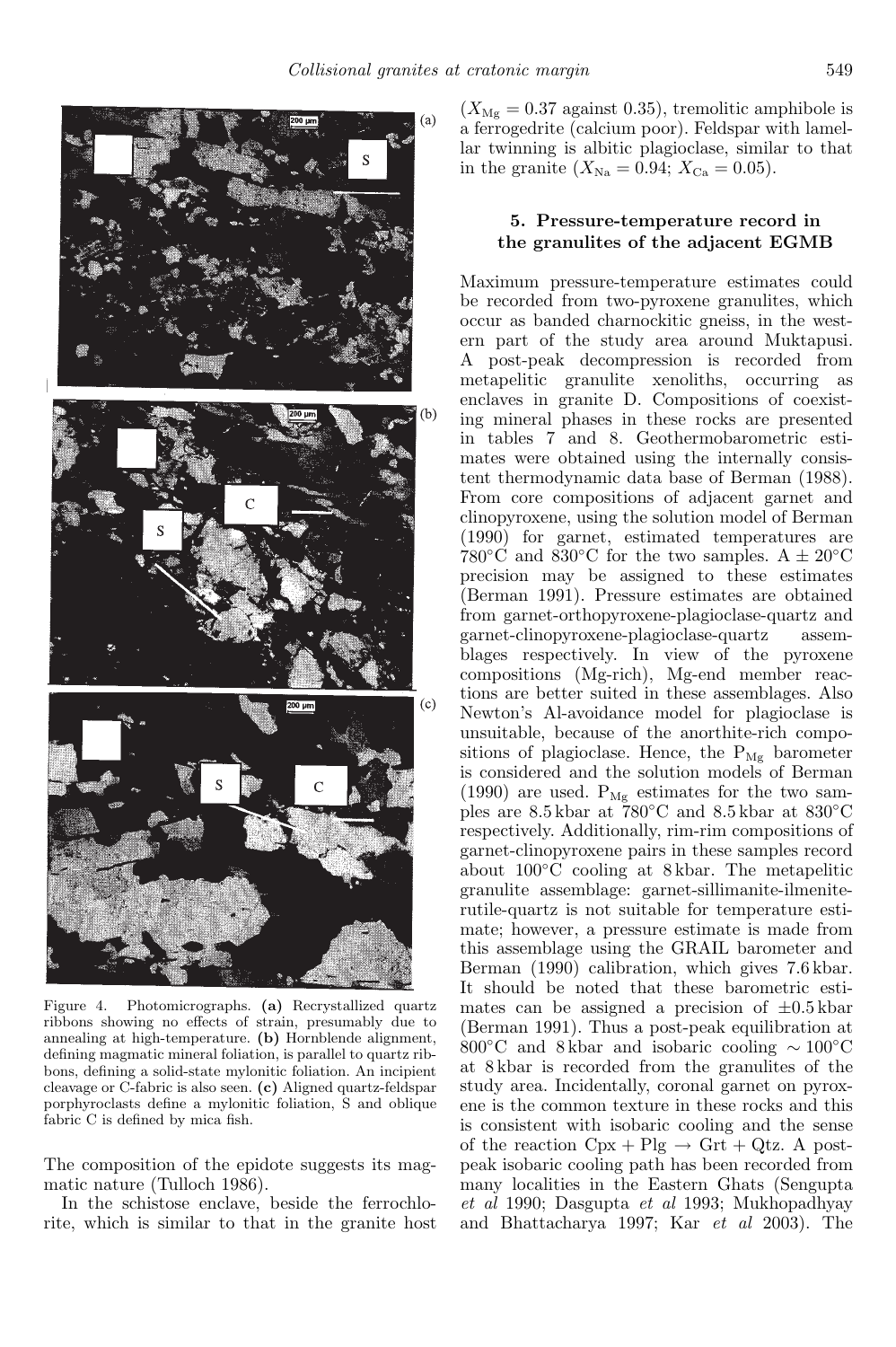| ٠<br>۰.<br>. . |  |
|----------------|--|
|----------------|--|

|                             |          | Sample no. SN 138 | Representative mineral compositions in Granite A; |          | Minerals in enclave;<br>Sample no. SN 29A |            |              |          |  |  |
|-----------------------------|----------|-------------------|---------------------------------------------------|----------|-------------------------------------------|------------|--------------|----------|--|--|
| Minerals                    | Amph.c   | Amph.r            | Feldspar                                          | Epidote  | Minerals Amph.                            | Feldspar   | Feldspar     | Ilmenite |  |  |
| SiO <sub>2</sub>            | 40.13    | 40.85             | 67.13                                             | 38.91    | 44.09                                     | 67.71      | 64.32        | 0.66     |  |  |
| TiO <sub>2</sub>            | 0.14     | 0.05              | 0.05                                              | 0.02     | 1.69                                      |            |              | 52.64    |  |  |
| $Al_2O_3$                   | 10.74    | 9.86              | 20.13                                             | 23.79    | 8.25                                      | 20.12      | 18.79        |          |  |  |
| FeO                         | 30.52    | 29.87             |                                                   | 13.22    | 28.23                                     |            |              | 41.6     |  |  |
| MnO                         | 0.01     | 1.1               |                                                   | 0.18     | 0.48                                      |            |              | 3.31     |  |  |
| MgO                         | 1.99     | 2.38              |                                                   |          | 3.7                                       |            |              | 0.35     |  |  |
| CaO                         | 9.89     | 9.85              | 0.12                                              | 21.38    | 10.15                                     | 0.29       | 0.35         |          |  |  |
| Na <sub>2</sub> O           | 1.68     | 1.57              | 10.97                                             | 0.23     | 2.08                                      | 12.08      | 15.94        |          |  |  |
| $K_2O$                      | 2.21     | 1.97              | 1.25                                              | 0.11     | 1.23                                      | 0.2        |              |          |  |  |
| Total                       | 97.31    | 97.49             | 99.65                                             | 97.84    | 99.89                                     | 100.4      | 99.39        | 98.55    |  |  |
| $\mathrm{O}\xspace$ in unit | 22       | 22                | 8                                                 | 12       | 22                                        | 8          | 8            | 3        |  |  |
| $\mathrm{Si}$               | $6.14\,$ | 6.26              | $\;\:2.95$                                        | $3.06\,$ | 6.55                                      | $\;\:2.96$ | $2.9\,$      | $0.12\,$ |  |  |
| Ti                          | 0.02     | 0.01              | 0.002                                             | 0.01     | 0.19                                      |            |              | 1.001    |  |  |
| $\mathbf{Al}$               | 1.94     | 1.78              | 1.04                                              | 2.21     | 1.44                                      | 1.04       | $\mathbf{1}$ |          |  |  |
| $\rm Fe^2$                  | 3.78     | 3.74              |                                                   | 0.89     | 3.52                                      |            |              | 0.88     |  |  |
| $\mathrm{Fe}^3$             | 0.12     | 0.09              |                                                   |          |                                           |            |              |          |  |  |
| Mn                          | 0.001    | $0.12\,$          |                                                   | 0.01     | 0.05                                      |            |              | 0.07     |  |  |
| Mg                          | 0.45     | 0.54              |                                                   |          | 0.82                                      |            |              | 0.01     |  |  |
| Ca                          | 1.62     | 1.62              | 0.006                                             | 1.8      | 1.61                                      | 0.01       | 0.02         |          |  |  |
| $_{\rm Na}$                 | 0.5      | 0.46              | 0.93                                              | 0.03     | 0.6                                       | 1.02       | 1.39         |          |  |  |
| $_{\rm K}$                  | 0.43     | 0.39              | 0.07                                              |          | 0.23                                      | 0.01       |              |          |  |  |
| Cat. Sum                    | 14.99    | 14.99             | 4.99                                              | 8.03     | 15.01                                     | 5.04       | 5.3          | 2.08     |  |  |
| $\mathbf{X}_{\mathbf{Mg}}$  | 0.11     | 0.13              |                                                   |          | 0.19                                      |            |              |          |  |  |
| XCa                         |          |                   | 0.006                                             |          |                                           | 0.01       | 0.01         |          |  |  |
| XNa                         |          |                   | 0.92                                              |          |                                           | 0.98       | 0.99         |          |  |  |
| $X_K$                       |          |                   | 0.07                                              |          |                                           | 0.01       |              |          |  |  |

Table 3.

|                          |        |        | Representative mineral compositions in Granite B;<br>Sample no. SN 11. |           |           |                |          | Minerals in mafic granulite enclave;<br>Sample no. SN 57 |       |          |                |        |
|--------------------------|--------|--------|------------------------------------------------------------------------|-----------|-----------|----------------|----------|----------------------------------------------------------|-------|----------|----------------|--------|
| Minerals                 | Biot.c | Biot.r | Plag-fis                                                               | Alk-fis   | $Alk-fls$ | Mag.           |          | Garnet                                                   | Cpx   | Amph.c   | Amph.r         | Plag.  |
| SiO <sub>2</sub>         | 36.45  | 36.04  | 63.05                                                                  | 65.49     | 66.55     |                |          | 38.25                                                    | 51.67 | 45.75    | 46.04          | 59.02  |
| TiO <sub>2</sub>         | 5.74   | 6.14   |                                                                        |           |           | 0.07           |          | 0.08                                                     | 0.24  | 1.56     | 1.5            | 0.06   |
| $Al_2O_3$                | 14.12  | 14.38  | 23.6                                                                   | 20.25     | 18.48     | $\rm 0.02$     |          | 23.14                                                    | 3.19  | 11.41    | 11.66          | 26.35  |
| FeO                      | 20.46  | 19.79  |                                                                        |           |           | 90.73          |          | 24.59                                                    | 7.47  | 11.76    | 11.06          | 0.12   |
| MnO                      | 0.18   | 0.14   |                                                                        |           |           | 0.06           |          | 0.82                                                     | 0.05  | 0.13     |                |        |
| MgO                      | 11.43  | 11.33  |                                                                        |           |           |                |          | 8.14                                                     | 14.88 | 14.37    | 14.9           |        |
| CaO                      |        | 0.04   | 4.9                                                                    | 1.35      | 0.03      |                |          | 5.74                                                     | 20.78 | 10.56    | 10.46          | 6.57   |
| Na <sub>2</sub> O        |        |        | 0.16                                                                   | 3.18      | 1.07      |                |          | 0.02                                                     | 1.1   | 1.92     | $\overline{2}$ | 8.02   |
| $K_2O$                   | 9.82   | 9.87   | 8.14                                                                   | 11.21     | 15.82     |                |          | 0.03                                                     | 0.04  | 0.31     | 0.25           | 0.12   |
| Total                    | 98.21  | 97.72  | 99.85                                                                  | $101.5\,$ | 101.84    | 90.87          |          | 100.8                                                    | 99.42 | 97.89    | 97.87          | 100.26 |
| O in unit                | 22     | 22     | 8                                                                      | 8         | 8         | $\overline{4}$ |          | 12                                                       | 6     | 22       | 22             | 8      |
| Si                       | 5.45   | 5.4    | 2.89                                                                   | 2.94      | 3.02      |                |          | 2.91                                                     | 1.9   | 6.39     | 6.4            | 2.61   |
| Ti                       | 0.65   | 0.69   |                                                                        |           |           | 0.002          |          | 0.004                                                    | 0.006 | 0.16     | 0.16           | 0.002  |
| Al                       | 2.49   | 2.54   | 1.23                                                                   | 1.07      | 0.98      | 0.001          |          | 2.08                                                     | 0.14  | 1.88     | 1.91           | 1.37   |
| $\rm Fe^2$               | 2.56   | 2.48   |                                                                        |           |           | 1.005          |          | 1.55                                                     | 0.23  | 1.4      | 1.31           | 0.004  |
| $\mathrm{Fe}^3$          |        |        |                                                                        |           |           | 1.99           |          | 0.12                                                     | 0.004 |          |                |        |
| Mn                       | 0.02   | 0.02   |                                                                        |           |           | 0.002          |          | 0.04                                                     | 0.001 | 0.01     |                |        |
| Mg                       | 2.55   | 2.53   |                                                                        |           |           |                |          | 0.92                                                     | 0.82  | 3.01     | 3.09           |        |
| Ca                       |        | 0.01   | 0.23                                                                   | 0.07      | 0.002     |                |          | 0.47                                                     | 0.82  | $1.58\,$ | 1.56           | 0.31   |
| Na                       |        |        | 0.7                                                                    | 0.28      | 0.09      |                |          | 0.003                                                    | 0.08  | 0.52     | 0.54           | 0.69   |
| K                        | 1.87   | 1.89   | 0.01                                                                   | 0.64      | 0.91      |                |          | 0.003                                                    | 0.002 | 0.06     | 0.04           | 0.006  |
| $\rm Cat.$ $\rm Sum$     | 15.52  | 15.55  | 5.05                                                                   | 4.99      | 5.01      | 2.99           |          | 8.1                                                      | 3.99  | 15.01    | 15.01          | 4.99   |
| $X_{Mg}$                 | 0.49   | 0.51   |                                                                        |           |           |                |          | 0.37                                                     | 0.78  | 0.68     | 0.7            |        |
| $X_{\rm Ca}$             |        |        | 0.25                                                                   | 0.07      | 0.002     |                | Alm      | 0.52                                                     |       |          |                | 0.31   |
| $\mathbf{X}_{\text{Na}}$ |        |        | 0.74                                                                   | 0.28      | 0.09      |                | Pyr      | 0.31                                                     |       |          |                | 0.69   |
| $\mathbf{X}_\mathbf{K}$  |        |        | 0.01                                                                   | 0.65      | 0.9       |                | $\rm Gr$ | 0.16                                                     |       |          |                |        |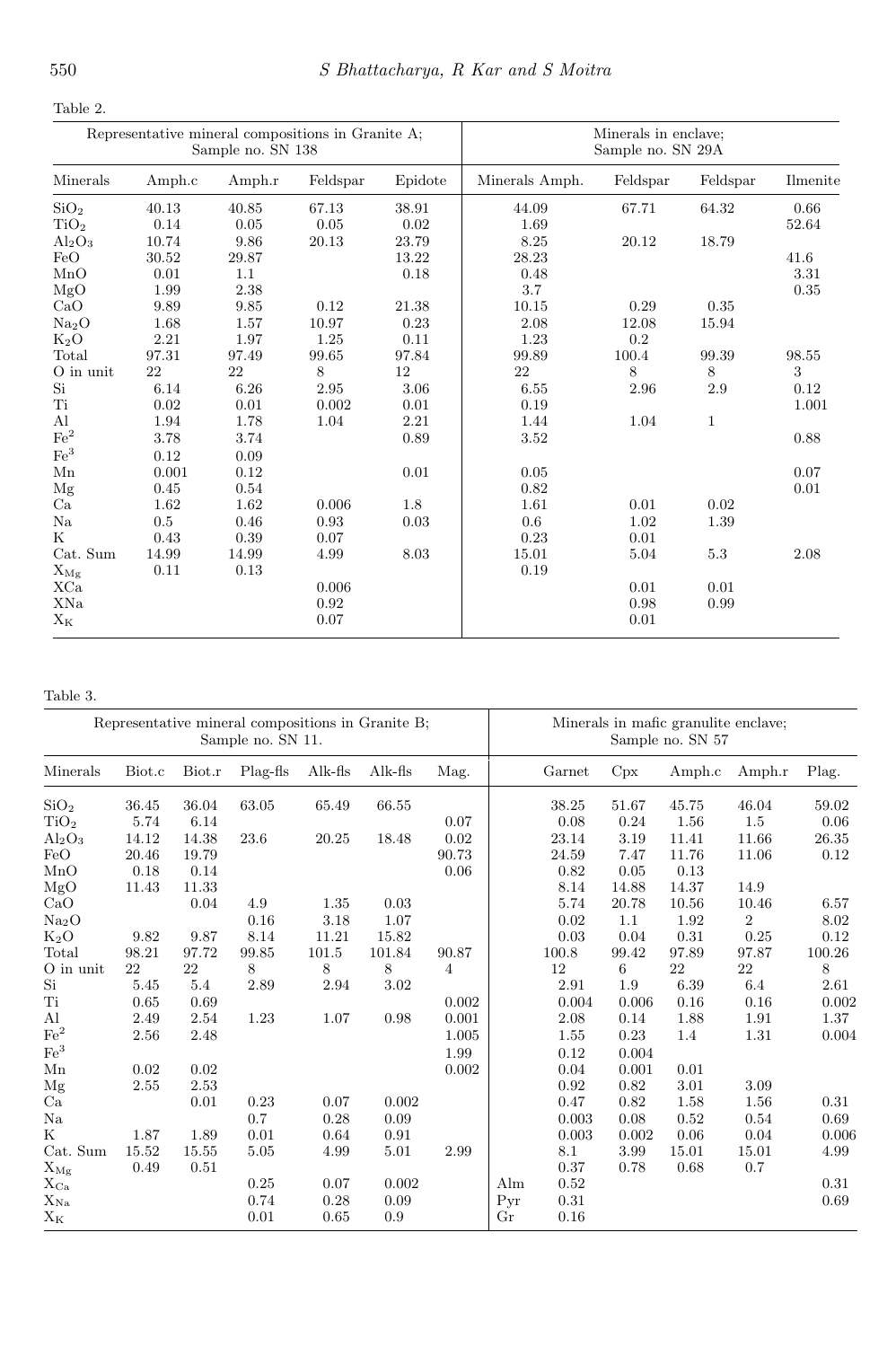Table 4.

|                                           | Representative mineral compositions in Granite C; | Sample no. SD 52A            |                                    |                              |                       | Minerals in Amphibolite enclave;<br>Sample no. SD 52C |                             |                                    |                            |                                |
|-------------------------------------------|---------------------------------------------------|------------------------------|------------------------------------|------------------------------|-----------------------|-------------------------------------------------------|-----------------------------|------------------------------------|----------------------------|--------------------------------|
| Minerals                                  | Perth-h                                           | Perth-b                      | Amph.                              | Garnet                       | Magnetite             | $Alk-fls$                                             | $Alk-fls$                   | Amph.                              | Garnet                     | Magnetite                      |
| SiO <sub>2</sub><br>TiO <sub>2</sub>      | 66.89                                             | 69.53                        | 40.99<br>0.13                      | 36.66<br>0.4                 |                       | 70.64                                                 | 67.84                       | 38.88<br>0.09                      | 36.5<br>0.17               | 0.05<br>0.09                   |
| $Al_2O_3$<br>FeO<br>MnO<br>MgO            | 18.69                                             | 19.34                        | 10.15<br>23.99<br>1.1<br>5.74      | 6.39<br>23.07<br>3.28        | 89.32<br>0.12         | 18.12                                                 | 19.33                       | 11.59<br>25.51<br>1.24<br>3.27     | 8.13<br>22.11<br>3.84      | 0.02<br>88.13<br>0.09<br>0.02  |
| CaO<br>Na <sub>2</sub> O<br>$K_2O$        | 0.09<br>3.04<br>11.15                             | 0.22<br>7.79<br>4.38         | 10.67<br>1.83<br>1.63              | 27.03                        |                       | 0.51<br>10.66<br>0.09                                 | 0.14<br>8.1<br>3.75         | 10.34<br>1.43<br>2.07              | 26.95                      |                                |
| Total<br>O in unit<br>Si<br>$\rm Ti$      | 99.86<br>8<br>$3.02\,$                            | 101.32<br>8<br>3.03          | 96.1<br>22<br>6.6<br>0.02          | 96.82<br>12<br>3.08<br>0.03  | 89.36<br>4            | 100.02<br>8<br>3.07                                   | 99.16<br>8<br>3.01          | 94.4<br>22<br>6.06<br>0.01         | 97.6<br>12<br>3.03<br>0.01 | 88.32<br>4<br>0.002<br>0.002   |
| Al<br>$\rm Fe^2$<br>$\mathrm{Fe}^3$<br>Mn | $\mathbf{1}$                                      | 0.99                         | 1.92<br>3.54<br>0.12               | 0.63<br>0.25<br>1.37<br>0.19 | 0.99<br>1.99<br>0.003 | 0.93                                                  | 1.01                        | 2.13<br>3.24<br>0.09<br>0.13       | 0.8<br>0.34<br>1.2<br>0.22 | 0.001<br>1.01<br>1.97<br>0.003 |
| Mg<br>Ca<br>Na<br>K<br>Cat. Sum           | 0.004<br>0.27<br>0.64<br>4.93                     | 0.01<br>0.66<br>0.24<br>4.93 | 1.38<br>1.84<br>0.57<br>0.34<br>15 | 2.43<br>7.98                 | 3                     | 0.02<br>0.9<br>0.01<br>4.93                           | 0.01<br>0.7<br>0.21<br>4.94 | 0.76<br>1.73<br>0.43<br>0.41<br>15 | 2.4<br>7.99                | 2.99                           |

## Table 5.

|                             | Representative mineral compositions in Granite D; | Sample no. $SD\ 9/10$ |         |        |             |                             | Minerals in metapelitic enclave;<br>Sample no. 20A |         |          |            |  |
|-----------------------------|---------------------------------------------------|-----------------------|---------|--------|-------------|-----------------------------|----------------------------------------------------|---------|----------|------------|--|
| Minerals                    | Garnet                                            | Perth-h               | Perth-b | Biot.  | Biot. incl. |                             | Grt-core                                           | Grt-rim | Crd-core | Crd-rim    |  |
| SiO <sub>2</sub>            | 37.89                                             | 66.22                 | 65.56   | 38.09  | 36.83       | SiO <sub>2</sub>            | 39.91                                              | 39.73   | 50.48    | 50.53      |  |
| TiO <sub>2</sub>            | 0.006                                             |                       |         | 4.74   | 5.57        | TiO <sub>2</sub>            |                                                    | 0.02    |          |            |  |
| $Al_2O_3$                   | 21.45                                             | 18.09                 | 19.77   | 19.96  | 16.46       | $Al_2O_3$                   | 22.75                                              | 22.36   | 34.14    | 34.3       |  |
| FeO                         | 35.66                                             |                       |         | 15.03  | 15.33       | FeO                         | 26.88                                              | 27.55   | 3.59     | 3.58       |  |
| MnO                         | 1.25                                              |                       |         | 0.02   | 0.03        | MnO                         | 0.6                                                | 0.46    | 0.004    | 0.02       |  |
| MgO                         | 4.1                                               |                       |         | 8.68   | 12.68       | MgO                         | 9.48                                               | 9.87    | 12.41    | 13.04      |  |
| CaO                         | 0.8                                               | 0.12                  | 0.9     | 0.07   | 0.02        | CaO                         | 0.86                                               | 0.63    | 0.1      | 0.03       |  |
| Na <sub>2</sub> O           |                                                   | $\rm 0.99$            | 3.68    | 0.08   | 0.06        | Na <sub>2</sub> O           |                                                    |         | 0.06     |            |  |
| $K_2O$                      |                                                   | 13.35                 | 10.79   | 8.81   | 9.94        | $K_2O$                      |                                                    |         | 0.02     | 0.006      |  |
| Total                       | 101.1                                             | 98.76                 | 100.68  | 95.35  | 96.92       | Total                       | 100.47                                             | 100.55  | 100.5    | 100.68     |  |
| $\mathrm{O}\xspace$ in unit | 12                                                | 8                     | 8       | $22\,$ | 22          | $\mathrm{O}\xspace$ in unit | $12\,$                                             | $12\,$  | $18\,$   | $18\,$     |  |
| $\mathrm{Si}$               | 3.01                                              | $3.04\,$              | 2.95    | 5.59   | 5.42        | Si                          | 3.05                                               | 3.02    | 4.93     | $4.9\,$    |  |
| Ti                          |                                                   |                       |         | 0.52   | 0.62        | Ti                          |                                                    |         |          |            |  |
| Al                          | 2.01                                              | 0.98                  | 1.05    | 3.45   | $2.85\,$    | Al                          | 2.05                                               | 2.01    | 3.93     | 3.92       |  |
| $\rm Fe^2$                  | 2.37                                              |                       |         | 1.88   | $1.89\,$    | $\mathrm{Fe}^2$             | 1.74                                               | 1.77    | 0.29     | 0.29       |  |
| $\mathrm{Fe}^3$             |                                                   |                       |         |        |             | $\mathrm{Fe}^3$             |                                                    |         | 0.003    | 0.004      |  |
| ${\rm Mn}$                  | 0.07                                              |                       |         | 0.002  | 0.003       | Mn                          | 0.03                                               | 0.02    | 0.001    | 0.001      |  |
| Mg                          | 0.48                                              |                       |         | 1.9    | 2.78        | Mg                          | 1.08                                               | 1.12    | 1.81     | 1.88       |  |
| Ca                          | 0.07                                              | 0.01                  | 0.04    | 0.01   | 0.003       | Ca                          | 0.07                                               | 0.05    | $0.01\,$ | 0.003      |  |
| $_{\rm Na}$                 |                                                   | 0.09                  | 0.32    | 0.02   | 0.02        | Na                          |                                                    |         | 0.01     |            |  |
| Κ                           |                                                   | 0.78                  | 0.62    | 1.65   | 1.86        | K                           |                                                    |         | 0.002    |            |  |
| Cat. Sum                    | 8                                                 | 4.9                   | 4.98    | 15.02  | 15.45       | Cat. Sum                    | 8.02                                               | 8.01    | 11       | 11         |  |
| $X_{Mg}$                    | 0.16                                              |                       |         | 0.5    | 0.6         | $\mathbf{X}_{\mathbf{Mg}}$  | $0.37\,$                                           | 0.38    | $0.85\,$ | $\rm 0.99$ |  |
| $\rm X_{Ca}$                | 0.02                                              | 0.01                  | 0.04    |        |             |                             |                                                    |         |          |            |  |
| $\rm X_{\rm Na}$            |                                                   | 0.1                   | 0.33    |        |             |                             |                                                    |         |          |            |  |
| $\mathbf{X}_\mathbf{K}$     |                                                   | 0.89                  | 0.63    |        |             |                             |                                                    |         |          |            |  |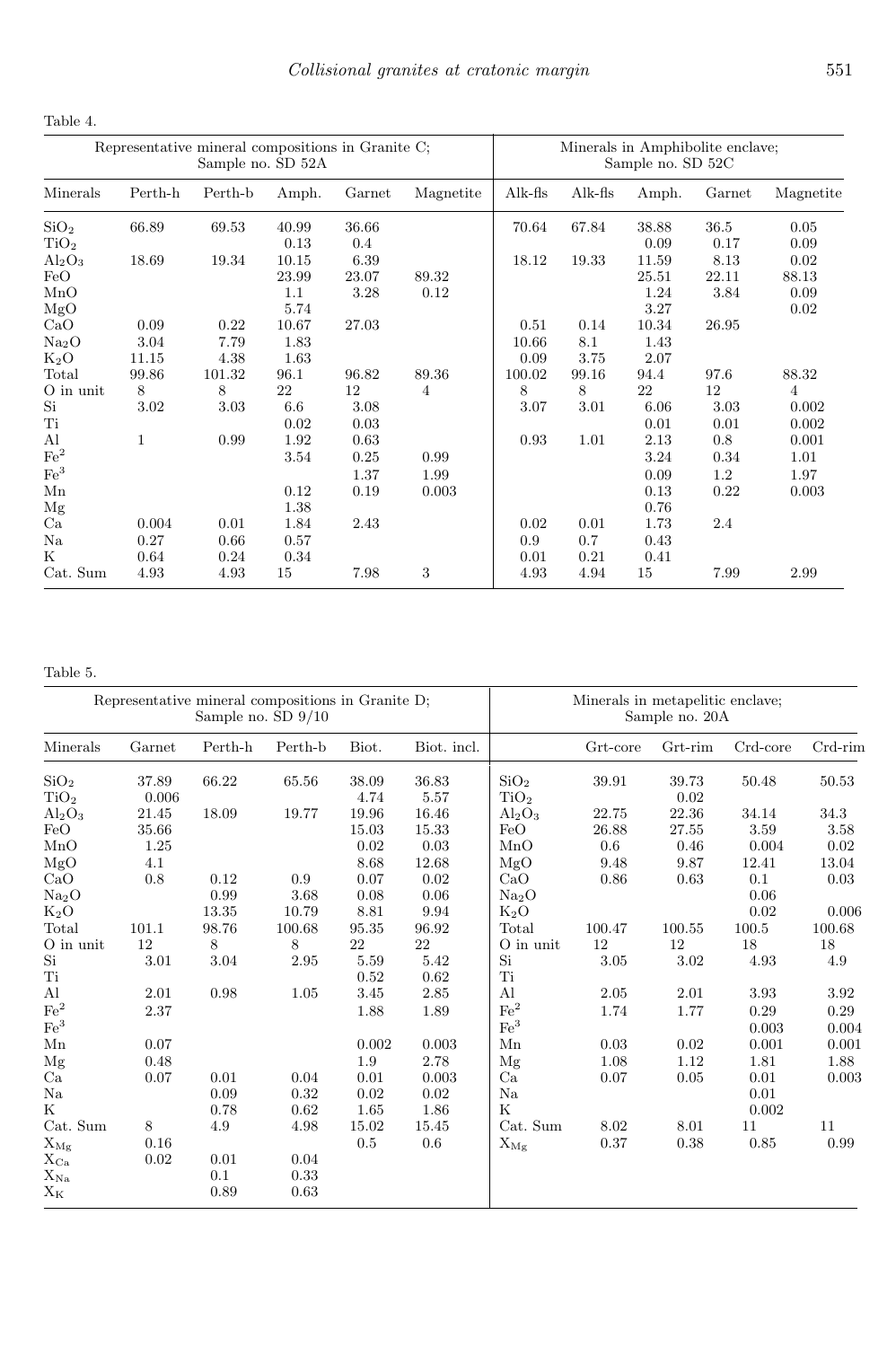|                             | Representative mineral compositions in Granite E: | Sample no. SD 34B |          | Minerals in Chlorite schist enclave:<br>Sample no. 16/86A |         |          |  |
|-----------------------------|---------------------------------------------------|-------------------|----------|-----------------------------------------------------------|---------|----------|--|
| Minerals                    | Epidote                                           | Chlorite          | Feldspar | Chlorite                                                  | Amph.   | Feldspar |  |
| SiO <sub>2</sub>            | 36.5                                              | 24.55             | 67.98    | 25.22                                                     | 33.48   | 66.79    |  |
| TiO <sub>2</sub>            | 0.12                                              | 0.02              |          | 0.02                                                      | 0.04    |          |  |
| $Al_2O_3$                   | 24.87                                             | 20.17             | 19.44    | 20.81                                                     | 18.47   | 20       |  |
| FeO                         | 8.1                                               | 33.36             |          | 30.84                                                     | 28.13   |          |  |
| MnO                         | 0.14                                              | 0.68              |          | 0.49                                                      | 0.49    |          |  |
| MgO                         | 0.05                                              | 9.95              |          | 10.15                                                     | 7.94    |          |  |
| CaO                         | 23.19                                             | 0.02              | 0.57     | 0.03                                                      | 0.31    | 0.82     |  |
| Na <sub>2</sub> O           |                                                   |                   | 10.22    | 0.41                                                      |         | 9.4      |  |
| $K_2O$                      |                                                   | 0.05              | 0.05     | 0.15                                                      | 0.002   | 0.13     |  |
| Total                       | 92.21                                             | 88.6              | 98.9     | 88                                                        | 88.8    | 97.12    |  |
| $\mathrm{O}\xspace$ in unit | 12                                                | 28                | 8        | 28                                                        | 24      | 8        |  |
| Si                          | 2.92                                              | 5.36              | 3        | 5.47                                                      | 5.87    | 2.99     |  |
| Ti                          | 0.01                                              | 0.003             |          | 0.003                                                     | 0.01    |          |  |
| Al                          | 2.34                                              | 5.19              | 1.01     | 5.32                                                      | 3.82    | 1.05     |  |
| $\mathrm{Fe}^2$             | 0.54                                              | 6.09              |          | 5.59                                                      | 4.74    |          |  |
| Fe <sup>3</sup>             |                                                   |                   |          |                                                           |         |          |  |
| Mn                          | 0.01                                              | 0.13              |          | 0.09                                                      | 0.06    |          |  |
| Mg                          | 0.01                                              | 3.24              |          | 3.28                                                      | 2.07    |          |  |
| Ca                          | 1.99                                              | 0.01              | 0.03     | 0.01                                                      | 0.06    | 0.04     |  |
| $_{\rm Na}$                 |                                                   |                   | 0.88     | 0.17                                                      |         | 0.82     |  |
| $_{\rm K}$                  |                                                   | 0.01              | 0.003    | 0.04                                                      |         | 0.01     |  |
| Cat. Sum                    | 7.82                                              | 20.03             | 4.93     | 19.95                                                     | 16.4    | 4.9      |  |
| $X_{Mg}$                    | $X_{\text{Dist}} = 0.17$                          | 0.35              |          | 0.37                                                      | Ferro   | Albite   |  |
| $X_{\rm Ca}$                |                                                   | Ferro             | 0.03     | Ferro                                                     | Gedrite | 0.05     |  |
| $\rm X_{\rm Na}$            |                                                   | Chlorite          | 0.96     | Chlorite                                                  |         | 0.94     |  |

Table 6.

 $X_K$ 

Table 7. Composition of coexisting phases for pressure-temperature estimates.

| Rock type         |          |         | Two-Pyx-granulite: Sample no. SD 6 |            |            |            |           |          |  |  |
|-------------------|----------|---------|------------------------------------|------------|------------|------------|-----------|----------|--|--|
| Minerals          | Grt-core | Grt-rim | $Opx-core$                         | $Opx$ -rim | $Cpx-core$ | $Cpx$ -rim | Plag.core | Plag.rim |  |  |
| SiO <sub>2</sub>  | 39.15    | 38.84   | 52.02                              | 51.53      | 52.49      | 52.01      | 60.91     | 62.12    |  |  |
| TiO <sub>2</sub>  | 0.03     |         | 0.05                               | 0.02       | 0.21       | 0.38       |           |          |  |  |
| $Al_2O_3$         | 21.86    | 21.46   | 1.11                               | 1.3        | 2.67       | 3.22       | 24.55     | 25.05    |  |  |
| FeO               | 25.74    | 26.23   | 21.86                              | 21.38      | 8.07       | 6.93       |           |          |  |  |
| MnO               | 1.05     | 0.91    | 0.27                               | 0.23       | 0.09       | 0.15       |           |          |  |  |
| MgO               | 7.43     | 7.9     | 25.96                              | 25.21      | 13.93      | 14.52      |           |          |  |  |
| CaO               | 6.28     | 6.14    | 0.34                               | 0.33       | 21.47      | 21.68      | 6.12      | 6.24     |  |  |
| Na <sub>2</sub> O |          |         |                                    |            | 0.78       | 0.91       | 7.26      | 7.16     |  |  |
| $K_2O$            |          |         |                                    |            |            | 0.02       | 0.32      | 0.28     |  |  |
| Total             | 101.5    | 101.5   | 101.6                              | 100.01     | 99.7       | 99.81      | 99.2      | 100.8    |  |  |
| O in unit         | 12       | 12      | 6                                  | 6          | 6          | 6          | 8         | 8        |  |  |
| Si                | 2.98     | 2.97    | 1.88                               | 1.89       | 1.95       | 1.91       | 2.72      | 2.73     |  |  |
| $\rm Ti$          | 0.001    |         |                                    |            | 0.005      | 0.01       |           |          |  |  |
| $\rm Al$          | 1.96     | 1.93    | 0.05                               | 0.06       | 0.12       | 0.14       | 1.29      | $1.3\,$  |  |  |
| $\rm Fe^2$        | 1.63     | 1.66    | 0.64                               | 0.64       | 0.25       | 0.21       |           |          |  |  |
| $\mathrm{Fe}^3$   | 0.009    | 0.02    | 0.02                               | 0.02       | 0.002      | 0.003      |           |          |  |  |
| Mn                | 0.06     | 0.01    | 0.01                               | 0.01       | 0.003      | 0.004      |           |          |  |  |
| Mg                | 0.84     | 0.9     | 1.4                                | 1.38       | 0.77       | 0.8        |           |          |  |  |
| Ca                | 0.51     | $0.5\,$ | 0.01                               | 0.01       | 0.85       | 0.86       | 0.29      | 0.29     |  |  |
| Na                |          |         |                                    |            | 0.06       | 0.06       | 0.63      | 0.61     |  |  |
| Κ                 |          |         |                                    |            |            | 0.001      | 0.02      | 0.02     |  |  |
| Cat. Sum          | 7.98     | 7.98    | 3.99                               | 3.99       | 3.99       | 3.99       | 4.95      | 4.94     |  |  |

Berman (1990) calibration for core compositions of garnet and orthopyroxene gives 780°C.

 $\mathrm{P}_\mathrm{Mg}$  estimate from garnet-clinopyroxene-plagioclase-quartz assemblage, using Berman (1990).

Calibration gives 8.5 kbar at 780◦C. Rim-Rim compositions indicate a cooling ∼ 100◦C at 8 kbar.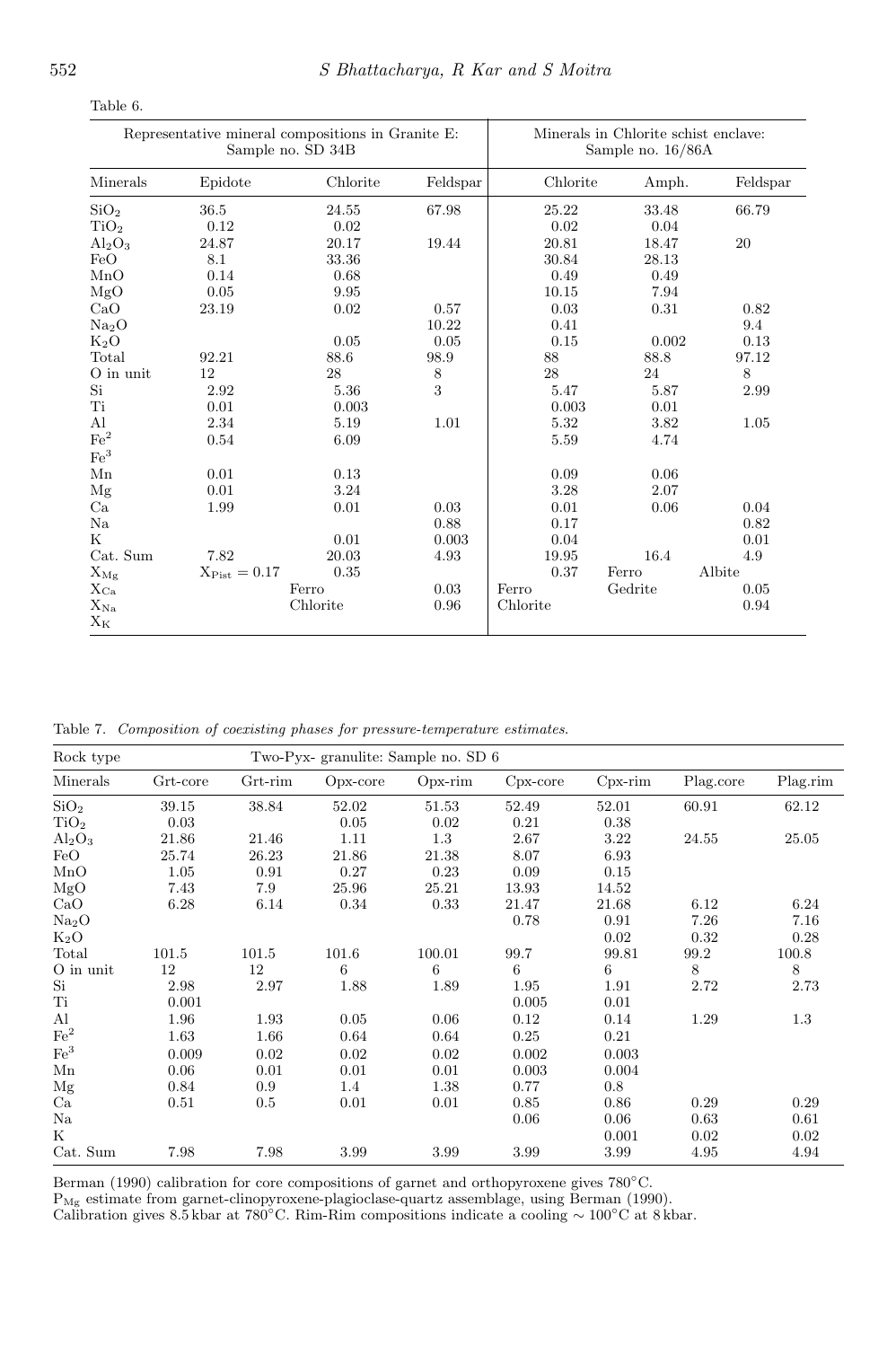|                  | Minerals in mafic granulite: Sample no. SN 57 |       |        |                |        |  |  |  |  |  |  |
|------------------|-----------------------------------------------|-------|--------|----------------|--------|--|--|--|--|--|--|
| Minerals         | Garnet                                        | Cpx   | Amph.c | Amph.r         | Plag.  |  |  |  |  |  |  |
| SiO <sub>2</sub> | 38.25                                         | 51.67 | 45.75  | 46.04          | 59.02  |  |  |  |  |  |  |
| TiO <sub>2</sub> | 0.08                                          | 0.24  | 1.56   | 1.5            | 0.06   |  |  |  |  |  |  |
| $\rm Al_2O_3$    | 23.14                                         | 3.19  | 11.41  | 11.66          | 26.35  |  |  |  |  |  |  |
| FeO              | 24.59                                         | 7.47  | 11.76  | 11.06          | 0.12   |  |  |  |  |  |  |
| MnO              | 0.82                                          | 0.05  | 0.13   |                |        |  |  |  |  |  |  |
| MgO              | 8.14                                          | 14.88 | 14.37  | 14.9           |        |  |  |  |  |  |  |
| $\rm CaO$        | 5.74                                          | 20.78 | 10.56  | 10.46          | 6.57   |  |  |  |  |  |  |
| $\rm Na_2O$      | 0.02                                          | 1.1   | 1.92   | $\overline{2}$ | 8.02   |  |  |  |  |  |  |
| $\rm K_2O$       | 0.03                                          | 0.04  | 0.31   | 0.25           | 0.12   |  |  |  |  |  |  |
| Total            | 100.8                                         | 99.42 | 97.89  | 97.87          | 100.26 |  |  |  |  |  |  |
| O in unit        | 12                                            | 6     | 22     | 22             | 8      |  |  |  |  |  |  |
| Si               | 2.91                                          | 1.9   | 6.39   | 6.4            | 2.61   |  |  |  |  |  |  |
| Ti               | 0.004                                         | 0.006 | 0.16   | 0.16           | 0.002  |  |  |  |  |  |  |
| Al               | 2.08                                          | 0.14  | 1.88   | 1.91           | 1.37   |  |  |  |  |  |  |
| $\mathrm{Fe}^2$  | 1.55                                          | 0.23  | 1.4    | 1.31           | 0.004  |  |  |  |  |  |  |
| $\mathrm{Fe}^3$  | 0.12                                          | 0.004 |        |                |        |  |  |  |  |  |  |
| Mn               | 0.04                                          | 0.001 | 0.01   |                |        |  |  |  |  |  |  |
| Mg               | 0.92                                          | 0.82  | 3.01   | 3.09           |        |  |  |  |  |  |  |
| $\rm Ca$         | 0.47                                          | 0.82  | 1.58   | 1.56           | 0.31   |  |  |  |  |  |  |
| Na               | 0.003                                         | 0.08  | 0.52   | 0.54           | 0.69   |  |  |  |  |  |  |
| Κ                | 0.003                                         | 0.002 | 0.06   | 0.04           | 0.006  |  |  |  |  |  |  |
| Cat. Sum         | 8.1                                           | 3.99  | 15.01  | 15.01          | 4.99   |  |  |  |  |  |  |
| $\rm X_{\rm Mg}$ | 0.37                                          | 0.78  | 0.68   | 0.7            |        |  |  |  |  |  |  |

Table 7. (Continued).

Garnet/clinopyroxene core compositions give  $830^{\circ}$ C 0.31 X<sub>Ca</sub>  $P_{\text{Mg}}$  gives 8.5 kbar at 830°C: using Berman (1990) 0.69  $X_{\text{Na}}$ calibrations.

decompression reaction: garnet  $+$  sillimanite  $+$  $quartz \rightarrow\text{cordinate}, \text{indicated by coordinate}$ at garnet margin, with relict sillimanite in the matrix, was recorded from a metapelitic granulite enclave. Pressure-temperature estimates, for this assemblage, using Bhattacharya's (1993) calibrations, of 600◦C and 4.8 kbar are obtained. However, it is noted that garnet compositions in the metapelitic enclave in Granite D are different from those in the common metapelitic granulite assemblage; more magnesian garnet  $(X_{\text{Mg}} = 0.37)$  in the former than in the latter  $(X_{\text{Mg}} = 0.23)$ . These apparently contrasting signatures, decompression at lower temperatures, but with a more magnesian garnet composition, should imply two unrelated metamorphic imprints, namely a post-peak isobaric cooling, recorded in the granulites, and a decompression, recorded only in a metapelitic enclave (figure 5). Presence of inclusions of biotite and sillimanite within garnet in Granite D, indicating a pelitic source; more magnesian garnet in the enclave compared to that in the host Granite D; are consistent with the restitic nature of the enclave, as observed in the melting experiments (Le Breton and Thompson 1988). Hence, this decompression could only be related to emplacement of the granite (along with the enclaves) at higher crustal levels. In other words, the decompressional P-T path may relate to the collisional juxta position of the granulite belt against the Singhbhum craton to the north (Bhattacharya 1997).

#### 6. Rock chemistry

Major- and trace-element analyses by XRF spectrometry were carried out at the Wadia Institute of Himalayan Geology, Dehradun. Operating condition for XRF machine was 20/40 kV for major oxides and 55/60 kV for trace elements. Nominal analysis time was 300 seconds for all major oxides and 100 seconds for each trace element. For the XRF analyses the overall accuracy (% relative standard deviation) for major and minor oxides is better than 5% and for trace elements is better than 12%. The average precision is reported as better than 1.5%.

In tables 9 to 13 we present the analytical data for 25 granite samples, 5 from each of the 5 granitoid bodies. Two additional rocks, representing a mafic granulite enclave in Granite B and a metapelitic granulite enclave in Granite D were also analyzed and presented in the corresponding tables.

### 6.1 *Granite A*

These are high-silica  $(> 72\%)$  granites (figure 6) and are marginally undersaturated with respect to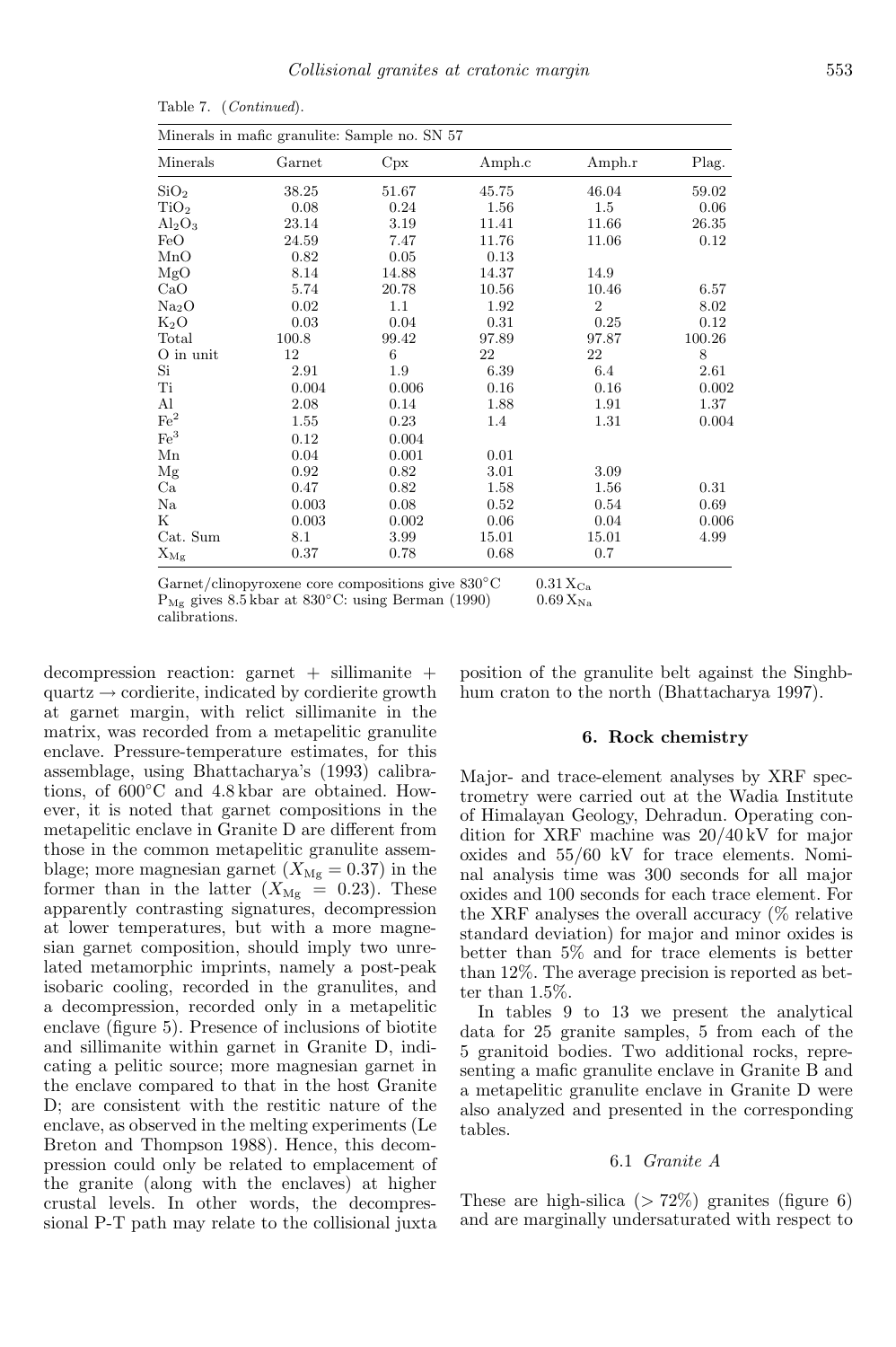| Table 8. Composition of coexisting phases. |          |                    |            |                   | Table 8. <i>(Continued)</i> |           |           |          |                |
|--------------------------------------------|----------|--------------------|------------|-------------------|-----------------------------|-----------|-----------|----------|----------------|
| Rock type                                  |          | Metapelite enclave |            | Sample no. SD 20A | Metapelite                  | Sample    | 26/56A    |          |                |
| Minerals                                   | Grt-core | $Grt$ -rim         | $Crd-core$ | $Crd$ -rim        | Minerals                    | Garnet-c  | Garnet-r  | Hemo-Ilm | Rutile         |
| SiO <sub>2</sub>                           | 39.91    | 39.73              | 50.48      | 50.53             | SiO <sub>2</sub>            | 38.78     | $39.12\,$ | 1.04     | 0.01           |
| TiO <sub>2</sub>                           |          | 0.02               |            |                   | TiO <sub>2</sub>            |           |           | 65.19    | 101.02         |
| $Al_2O_3$                                  | 22.75    | 22.36              | 34.14      | 34.3              | $Al_2O_3$                   | 21.86     | 20.71     | 0.41     | 0.75           |
| FeO                                        | 26.88    | 27.55              | 3.59       | 3.58              | FeO                         | 32.74     | 31.63     | 20.9     | 0.15           |
| MnO                                        | 0.6      | 0.46               | 0.004      | 0.02              | MnO                         | 1.14      | 1.04      | 0.17     |                |
| MgO                                        | 9.48     | 9.87               | 12.41      | 13.04             | MgO                         | 4.88      | 5.72      | 0.01     |                |
| CaO                                        | 0.86     | 0.63               | 0.1        | 0.03              | CaO                         | 0.72      | 0.76      |          |                |
| Na <sub>2</sub> O                          |          |                    | $0.06\,$   |                   | $\rm Na_2O$                 |           |           |          |                |
| $K_2O$                                     |          |                    | 0.02       | 0.006             | $K_2O$                      |           |           |          |                |
| Total                                      | 100.47   | 100.55             | 100.5      | 100.68            | Total                       | 100.1     | 98.88     | 87.71    | 101.93         |
| $\mathrm{O}\xspace$ in unit                | 12       | 12                 | 18         | 18                | $\mathrm{O}\xspace$ in unit | $12\,$    | 12        | 3        | $\overline{2}$ |
| Si                                         | 3.05     | 3.02               | 4.93       | 4.9               | Si                          | 3.08      | 3.12      | 0.03     | 0.001          |
| $\rm Ti$                                   |          |                    |            |                   | Ti                          |           |           | 1.23     | 0.98           |
| ${\rm Al}$                                 | 2.05     | 2.01               | 3.93       | 3.92              | Al                          | 2.04      | 1.95      | 0.01     | 0.01           |
| $\rm Fe^2$                                 | 1.74     | 1.77               | 0.29       | 0.29              | $\rm Fe^2$                  | 2.21      | 2.15      | 0.44     | 0.001          |
| $\mathrm{Fe}^3$                            |          |                    | 0.003      | 0.004             | Fe <sup>3</sup>             |           |           |          |                |
| Mn                                         | 0.03     | 0.02               | 0.001      | 0.001             | Mn                          | 0.06      | 0.06      | 0.004    |                |
| Mg                                         | 1.08     | 1.12               | 1.81       | 1.88              | Mg                          | 0.58      | 0.68      | 0.001    |                |
| Ca                                         | 0.07     | 0.05               | 0.01       | 0.003             | Ca                          | 0.06      | 0.07      |          |                |
| $_{\rm Na}$                                |          |                    | 0.01       |                   | Na                          |           |           |          |                |
| Κ                                          |          |                    | 0.002      |                   | $\rm K$                     |           |           |          |                |
| Cat. Sum                                   | 8.02     | 8.01               | 11         | 11                | Cat. Sum                    | 8.02      | 8.01      | 1.715    | 0.99           |
| $\mathbf{X}_{\mathbf{Mg}}$                 | 0.37     | 0.38               | 0.85       | 0.99              | $\mathbf{X}_{\mathbf{Mg}}$  | $\rm 0.2$ | $0.23\,$  |          |                |
|                                            |          |                    |            |                   |                             |           |           |          |                |

Table 8. Composition of coexisting phases.

Garnet-cordierite-sillimanite-plagioclase-quartz assemblage using Bhattacharya (1993) calibration gives  $600^{\circ}$ C and  $7.6$  kbar. 4.8 kbar.

GRAIL barometer using Berman (1990) calibration gives



#### P-T path

Figure 5. Pressure-temperature record and the P-T path derived from the granulites of the study area.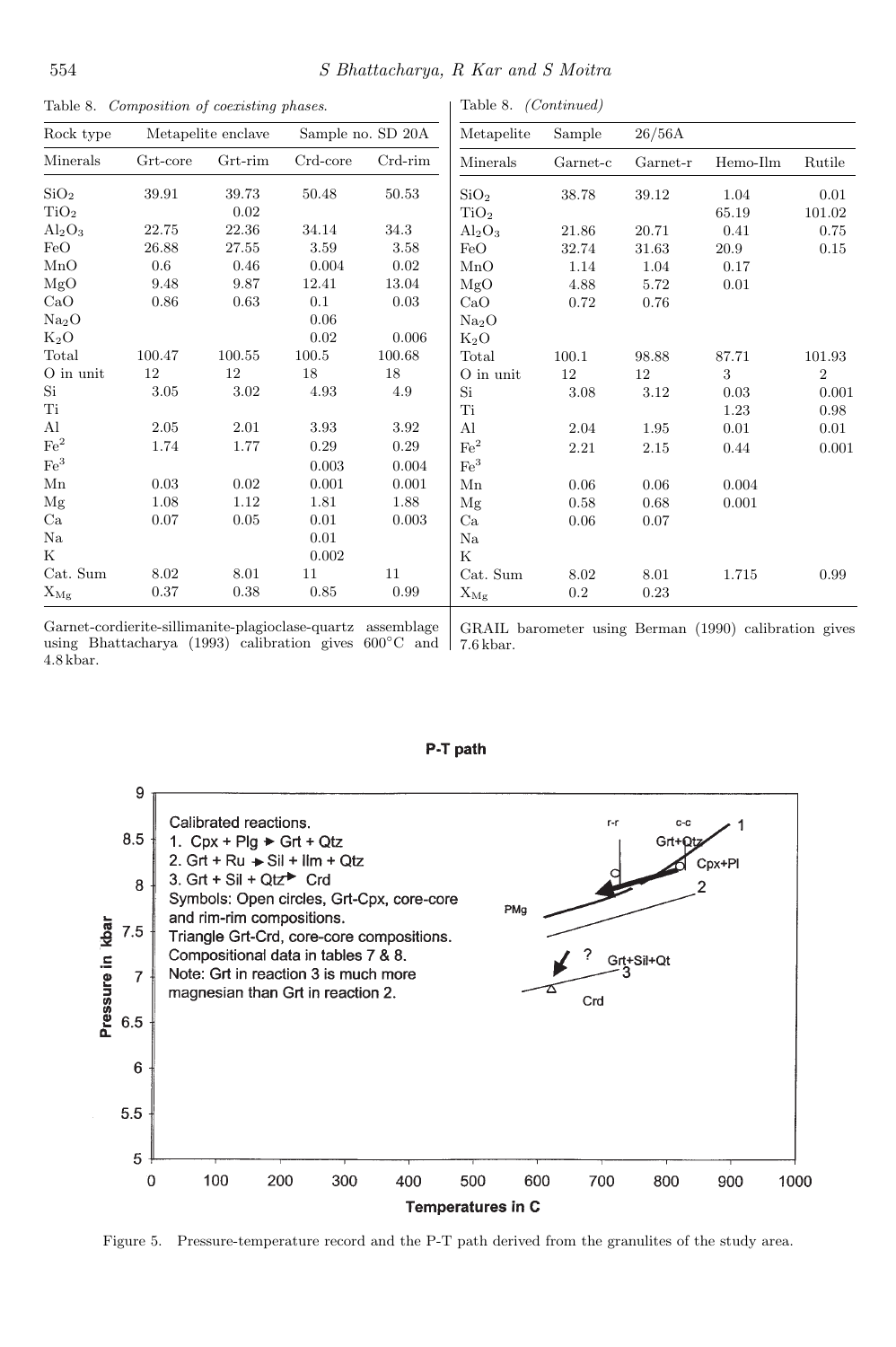

Figure 6. Normative plot of the granitoids, classified according to O'Connor (1965). Symbols: Circle = A, Square = B, Triangle =  $C$ , Inverted triangle =  $D$ , Asterix =  $E$ .

| Sample<br>Ref. no.             | S8/41<br>$\mathbf{1}$ | S8/44<br>$\overline{2}$ | SN106<br>$\boldsymbol{3}$ | SN32<br>$\overline{4}$  | SN32A<br>$\bf 5$ |
|--------------------------------|-----------------------|-------------------------|---------------------------|-------------------------|------------------|
|                                |                       |                         |                           |                         |                  |
| SiO <sub>2</sub>               | 74.59                 | 73.81                   | 72.75                     | 72.66                   | 73.07            |
| TiO <sub>2</sub>               | 0.33                  | 0.35                    | $0.36\,$                  | 0.39                    | 0.39             |
| $Al_2O_3$                      | 11.76                 | 11.94                   | 12.02                     | 12.03                   | 11.8             |
| Fe <sub>2</sub> O <sub>3</sub> | 4.11                  | 4.37                    | 4.83                      | 4.6                     | 4.7              |
| MnO                            | 0.08                  | 0.07                    | 0.07                      | 0.09                    | 0.08             |
| MgO                            | 0.16                  | 0.19                    | 0.29                      | 0.23                    | 0.37             |
| CaO                            | 1.23                  | 1.18                    | 1.31                      | 1.37                    | 1.26             |
| Na <sub>2</sub> O              | $3.56\,$              | 3.81                    | 3.86                      | 3.69                    | 3.83             |
| $K_2O$                         | 4.48                  | 4.12                    | 4.08                      | 4.26                    | 4.31             |
| $P_2O_5$                       | 0.11                  | 0.11                    | 0.11                      | 0.14                    | 0.15             |
| LOI                            | 0.06                  | 0.48                    | 1.02                      | 0.35                    | $\rm 0.2$        |
| Total                          | 100.47                | 100.43                  | 100.7                     | 99.81                   | 100.16           |
| A/CNK                          | 0.9                   | 0.92                    | 0.91                      | 0.91                    | 0.89             |
| A/NK                           | 1.09                  | 1.11                    | 1.11                      | 1.12                    | 1.07             |
| K/Na                           | 1.4                   | $1.2\,$                 | 1.2                       | $1.3\,$                 | 1.3              |
| Mg. no.                        | 7.08                  | 7.85                    | 10.52                     | 8.92                    | 13.34            |
|                                |                       | Trace elements in ppm   |                           |                         |                  |
| $\rm Ba$                       | 921                   | 1056                    | 1008                      | 970                     | 911              |
| Rb                             | 162                   | 76                      | 153                       | 134                     | 162              |
| $\rm Sr$                       | 80                    | 82                      | 98                        | 105                     | 78               |
| Y                              | 101                   | 102                     | 71                        | 93                      | 102              |
| Nb                             | 34                    | 38                      | 36                        | 36                      | 38               |
| Zr                             | 666                   | 665                     | 621                       | 618                     | 648              |
| ${\rm Th}$                     | 32                    | 31                      | 26                        | 33                      | 34               |
| U                              | $\,8\,$               | $\boldsymbol{2}$        | $\overline{\mathbf{7}}$   | 6                       | 8                |
| P <sub>b</sub>                 | 40                    | 39                      | 36                        | 26                      | 21               |
| Ga                             | 19                    | 21                      | 20                        | 21                      | 18               |
| Ni                             | 31                    | 19                      | 38                        | 35                      | 37               |
| Cu                             | 9                     | 8                       | 10                        | $\overline{\mathbf{7}}$ | $\overline{7}$   |
| $_{\rm Zn}$                    | 90                    | 154                     | 85                        | 56                      | 85               |
| Rb/Sr                          | 2.03                  | 0.93                    | 1.56                      | 1.28                    | 2.08             |
| Sr/Y                           | 0.8                   | 0.8                     | 1.38                      | 1.12                    | 0.8              |

Table 9. Bulk composition of Granite A.

 $*Rb/Sr > 1.0$ , except S8/44.

 $*Sr/Y \sim 1.0$ .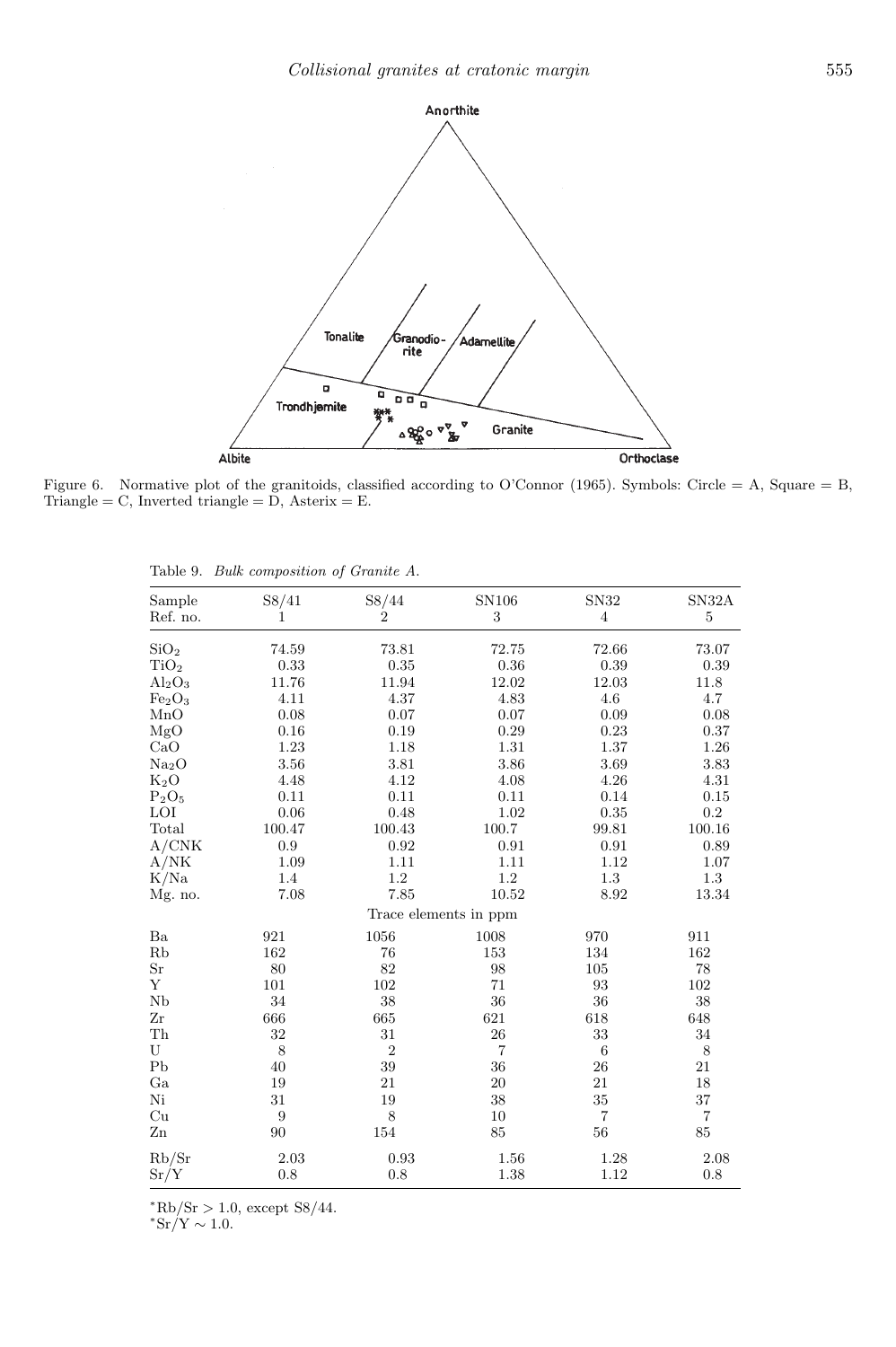

Figure 7. Harker's variation diagrams:  $Al_2O_3$ , CaO, Na<sub>2</sub>O & K<sub>2</sub>O against SiO<sub>2</sub>. A to E for the respective granitoids.

alumina (A/CNK values between 0.89 and 0.92). A negative correlation between Si and Ca, and a positive correlation between Si and K, suggest feldspar fractionation to a limited extent (figure 7a).

### 6.2 *Granite B*

These have high but variable silica contents (between 69% and 72%) and normative compositions between granite and trondhjemite (figure 6). Also, varying alumina saturation in these rocks is indicated by A/CNK values between 0.92 and 1.06. Significant feldspar fractionation is indicated by decreasing Al, Ca and Na, on the one hand and increasing K on the other with increasing silica (figure 7b).

#### 6.3 *Granite C*

These are high-silica  $(> 74\%)$  granites with restricted normative compositions in the granite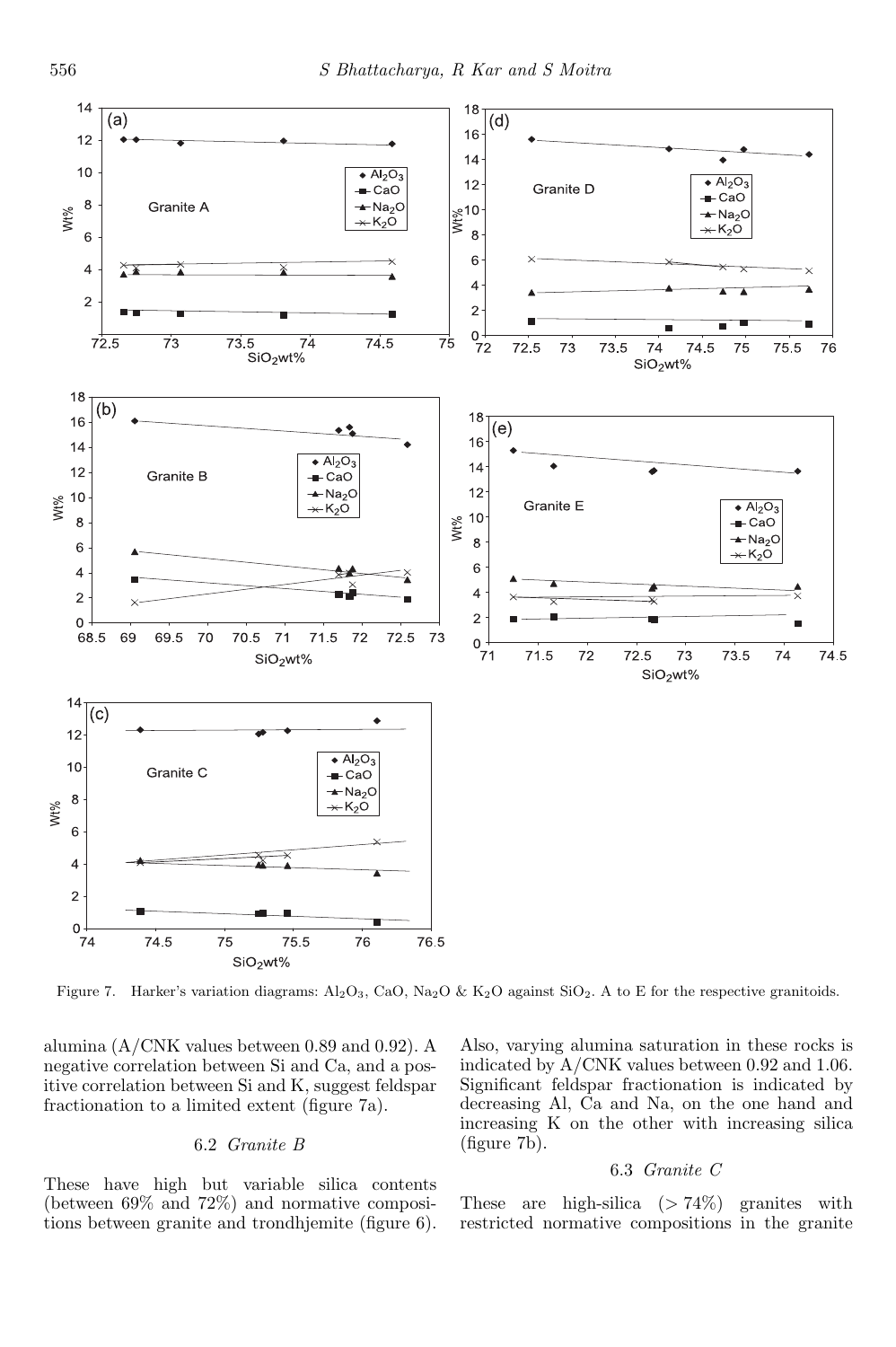| Sample                     | SN11           | SD33           | S11/48                | S30/77                  | S6/30            | S2/8a        |
|----------------------------|----------------|----------------|-----------------------|-------------------------|------------------|--------------|
| Ref. no.                   | $\,6$          | $\overline{7}$ | 8                     | 9                       | 10               | Enclave      |
| SiO <sub>2</sub>           | 72.79          | 69.06          | 71.88                 | 71.7                    | 71.84            | 50.82        |
| TiO <sub>2</sub>           | 0.43           | $\rm 0.3$      | 0.34                  | $\rm 0.2$               | 0.34             | 1.12         |
| $Al_2O_3$                  | 14.2           | 16.08          | 15.08                 | $15.34\,$               | $15.59\,$        | 12.35        |
| $\rm Fe_2O_3$              | 2.92           | 2.62           | 2.28                  | 1.62                    | 1.69             | 14.12        |
| MnO                        | 0.02           | 0.07           | 0.02                  | 0.02                    | 0.02             | 0.18         |
| MgO                        | 0.46           | 0.56           | 0.37                  | 0.35                    | 0.44             | 8.44         |
| CaO                        | 1.87           | 3.46           | 2.43                  | 2.26                    | 2.08             | $10.5\,$     |
| Na <sub>2</sub> O          | 3.44           | $5.67\,$       | 4.32                  | 4.34                    | 3.96             | $\sqrt{2}$   |
| $K_2O$                     | 4.02           | 1.62           | 3.05                  | 3.84                    | 3.96             | 0.35         |
| $\mathrm{P}_2\mathrm{O}_5$ | 0.16           | 0.18           | 0.12                  | 0.09                    | 0.03             | 0.13         |
| LOI                        | 0.55           | 0.53           | 0.89                  | 0.38                    | 0.72             | $0.5\,$      |
| Total                      | 100.86         | 100.15         | 100.78                | 100.14                  | 100.67           | 100.51       |
| A/CNK                      | 1.05           | 0.92           | 1.01                  | 1                       | 1.06             |              |
| A/NK                       | 1.41           | 1.45           | 1.44                  | 1.35                    | 1.41             |              |
| K/Na                       | $1.31\,$       | 0.32           | 0.79                  | 0.99                    | 1.1              |              |
| Mg. no.                    | 23.61          | 29.51          | 21.67                 | 29.75                   | 33.78            | 97           |
|                            |                |                | Trace elements in ppm |                         |                  |              |
| Ba                         | 939            | 449            | 690                   | 716                     | 934              | 159          |
| Rb                         | 78             | 17             | 58                    | 55                      | 95               | 15           |
| $\rm Sr$                   | 87             | 380            | $203\,$               | 503                     | 416              | 131          |
| Y                          | 31             | 10             | 6                     | $\bf 5$                 | 14               | 24           |
| Nb                         | $\overline{5}$ | $\sqrt{3}$     | $\overline{4}$        | $\,<\,$                 | $\overline{2}$   | $\sqrt{3}$   |
| Zr                         | 340            | 171            | 179                   | $152\,$                 | 178              | $55\,$       |
| Th                         | 72             | $\,<$          | 23                    | 16                      | $\boldsymbol{9}$ | $\sqrt{2}$   |
| U                          | 3              | $\,<$          | 1.4                   | 1.6                     | $\overline{5}$   | $\mathbf{1}$ |
| P <sub>b</sub>             | 31             | 11             | 22                    | 37                      | 36               | $\bf 5$      |
| Ga                         | 18             | 21             | 18                    | 16                      | 18               | 18           |
| Ni                         | 10             | $\,<$          | $<\,$                 | $<\,$                   | 3                | 172          |
| Cu                         | 6              | $\bf 5$        | $\sqrt{2}$            | $\overline{\mathbf{7}}$ | 10               | 75           |
| $\rm Zn$                   | 29             | 48             | $20\,$                | $16\,$                  | 11               | 113          |
| Rb/Sr                      | 0.9            | 0.05           | 0.29                  | 0.11                    | 0.23             | 0.11         |
| Sr/Y                       | 2.8            | 38             | 34                    | 111                     | 30               | 2.38         |

Table 10. Bulk composition of Granite B.

field (figure 6). However, this granite varies between meta-aluminous and peraluminous compositions (A/CNK values between 0.92 and 1.05). Variation diagrams show decreasing Ca, Na & Al and increasing K with increasing silica, which indicate feldspar fractionation in this granite (figure 7c).

#### 6.4 *Granite D*

These are also high-silica  $(> 74\%)$  granites of restricted normative composition (figure 6) and are peraluminous with A/CNK values between 1.08 and 1.16. The strong negative correlation between Si and Al as well as between Si and K, but no correlation between Si and either Ca or Na, can only be explained by the variable proportions of garnet and biotite in these rocks (figure 7d).

### 6.5 *Granite E*

These are high-silica  $(> 71\%)$  granites, but normative composition varies from granite to trondjhemite (figure 6). These are meta-aluminous with A/CNK values between 0.93 and 0.97. Variation of Al, Ca, Na & K in relation to increasing Si, could indicate limited feldspar fractionation, but the slight variation in CaO (1.51 to 2.06%) could be due to variable proportions of other calcic phases, such as epidote and amphibole (figure 7e).

#### 7. Trace element signatures

In Granite A,  $Rb/Sr$  ratios are generally high  $(>1)$ suggesting biotite in the source rock and there is a negative correlation between Sr and Rb (figure 8a) and to some extent between Sr and Ba; plagioclase in the source rock might have caused such decoupling (Hanson 1978). High Ba and Nb concentrations in these granites (Ba 911 to 1056 ppm and Nb 34 to 38 ppm) are consistent with their alkali feldspar-dominant modal and bulk chemical compositions. On the other hand, high Y and Zr concentrations (Y 71 to 102 ppm and Zr 618 to 666 ppm) are presumably due to restitic zircon. High concentrations of Zn and Ni merely reflect significant modal abundance of opaque oxides.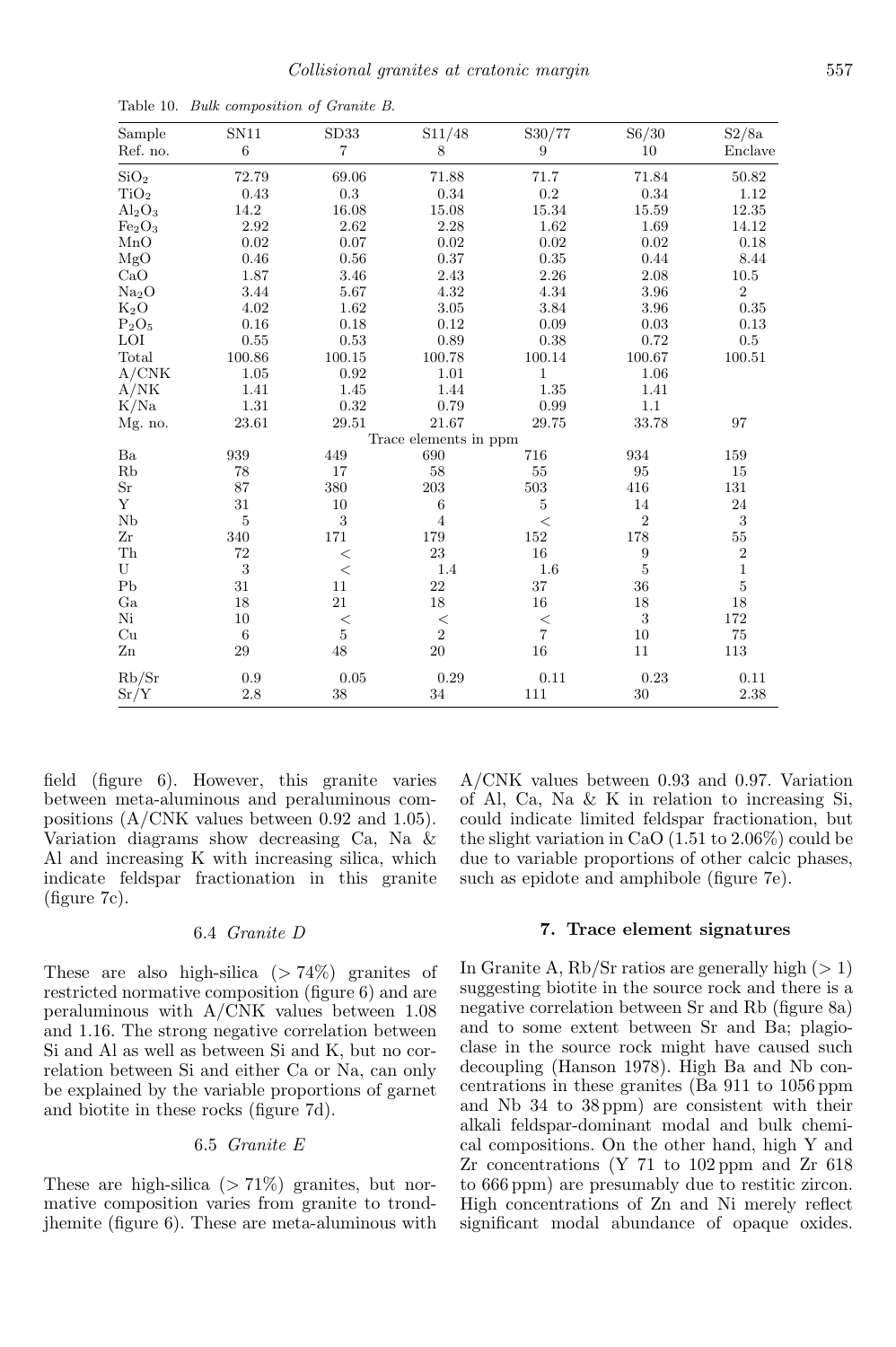| Sample                         | S7/37     | S7/39    | S7/40                 | SD79A  | SD53A            |
|--------------------------------|-----------|----------|-----------------------|--------|------------------|
| Ref. no.                       | 11        | 12       | 13                    | 14     | 15               |
| SiO <sub>2</sub>               | 76.11     | 75.25    | 75.28                 | 75.46  | 74.39            |
| TiO <sub>2</sub>               | $\rm 0.2$ | $0.25\,$ | 0.27                  | 0.27   | 0.25             |
| $Al_2O_3$                      | 12.86     | 12.05    | 12.15                 | 12.25  | 12.3             |
| Fe <sub>2</sub> O <sub>3</sub> | 1.35      | $3.12\,$ | 3.17                  | 3.13   | 3.24             |
| MnO                            | 0.05      | 0.08     | 0.07                  | 0.07   | 0.08             |
| MgO                            |           | 0.08     | 0.09                  | 0.06   | 0.08             |
| CaO                            | 0.4       | 0.92     | 0.94                  | 0.93   | 1.07             |
| Na <sub>2</sub> O              | 3.42      | 3.94     | 3.91                  | 3.89   | 4.21             |
| $K_2O$                         | 5.36      | 4.54     | 4.22                  | 4.52   | 4.07             |
| $P_2O_5$                       | 0.03      | 0.05     | 0.07                  | 0.06   | 0.06             |
| LOI                            | 0.3       | 0.51     | 0.39                  | 0.22   | 0.26             |
| Total                          | 100.08    | 100.79   | 100.56                | 100.86 | 100.01           |
| A/CNK                          | 1.05      | 0.99     | 0.98                  | 1.04   | 1.02             |
| A/NK                           | 1.12      | 1.05     | 1.1                   | 1.08   | 1.08             |
| K/Na                           | 1.75      | 1.29     | 1.21                  | 1.3    | $1.1\,$          |
| Mg. no.                        |           | 4.77     | 5.26                  | 3.6    | 4.61             |
|                                |           |          | Trace elements in ppm |        |                  |
| Ba                             | 922       | 959      | 887                   | 982    | 926              |
| Rb                             | 190       | 175      | 167                   | 178    | 161              |
| $\rm Sr$                       | 39        | 60       | 54                    | 58     | 54               |
| Y                              | 101       | 108      | 122                   | 109    | 107              |
| $_{\rm Nb}$                    | 28        | 28       | 33                    | 25     | 27               |
| Zr                             | 392       | 598      | 585                   | 590    | 613              |
| ${\rm Th}$                     | 38        | 29       | 23                    | 26     | 23               |
| U                              | 13        | 10       | 10                    | 11     | $\boldsymbol{9}$ |
| P <sub>b</sub>                 | 30        | 37       | 30                    | 28     | $\,29$           |
| Ga                             | 17        | 18       | 17                    | 14     | 15               |
| Ni                             | $\bf 5$   | 19       | 26                    | 23     | $20\,$           |
| Cu                             | $\,<\,$   | 12       | 11                    | 11     | $24\,$           |
| $_{\rm Zn}$                    | 47        | 86       | 59                    | 61     | 80               |
| Rb/Sr                          | $4.9\,$   | $2.9\,$  | 3.1                   | 3.1    | 2.98             |
| Sr/Y                           | 0.39      | 0.56     | 0.44                  | 0.53   | 0.5              |

Table 11. Bulk composition of Granite C.

The multi-element spidergram (figure 9a) shows about 100 times enrichment of the heat-producing elements, K, Rb, Ba, Th & U, presumably due to the thermal impact of collision.

In Granite B, low Rb/Sr ratios could indicate amphibole in the source rock. Negative correlation between Sr and Rb (figure 8a) and to some extent between Sr and Ba and a positive correlation between Ca and Sr (figure 8b) are consistent with plagioclase in the source. Also, a positive correlation between K and Ba (figure 8c) possibly reflects plagioclase fractionation. The spidergram (figure 9b) shows enrichment of the incompatible elements, K, Rb, Ba, a lack of Sr enrichment, and significant Y depletion with respect to the mafic granulite enclave. These are explicable by amphibole-dehydration melting, producing a granitic melt and which also involved plagioclase (Rapp and Watson 1995). Also, with respect to the enclave, depletion of Ti, Zn, Ni and Cu is compatible with the melt-restite relation between the granite and the mafic granulite enclave.

In Granite C, high Rb/Sr ratios could indicate biotite in the source. A negative correlation between Sr and Rb (figure 8a), but no correlation between Sr and Ba could reflect a combination of factors: plagioclase in the source as well as significant feldspar fractionation. The spidergram (figure 9c) shows more than a 100 fold enrichment of K, Rb, Ba, Th, U and Nb with respect to the primitive mantle.

In Granite D, high Rb/Sr ratios could indicate biotite in the source. A positive correlation between Ca and Sr (figure 8b) and between Sr and Ba (figure 8d) could indicate plagioclase in the source. Incidentally, lack of correlation between Sr and Rb (figure 8a) and between silica and either Ca or Na, argue against plagioclase fractionation. As argued in a previous section, variable abundance of peritectic garnet and secondary biotite in these granites could be responsible for these traceelement characteristics. The spidergram (figure 9d) shows significant Ba enrichment and marginal enrichment in K and Rb, in the granites relative to the pelitic enclave. The marked Y depletion, but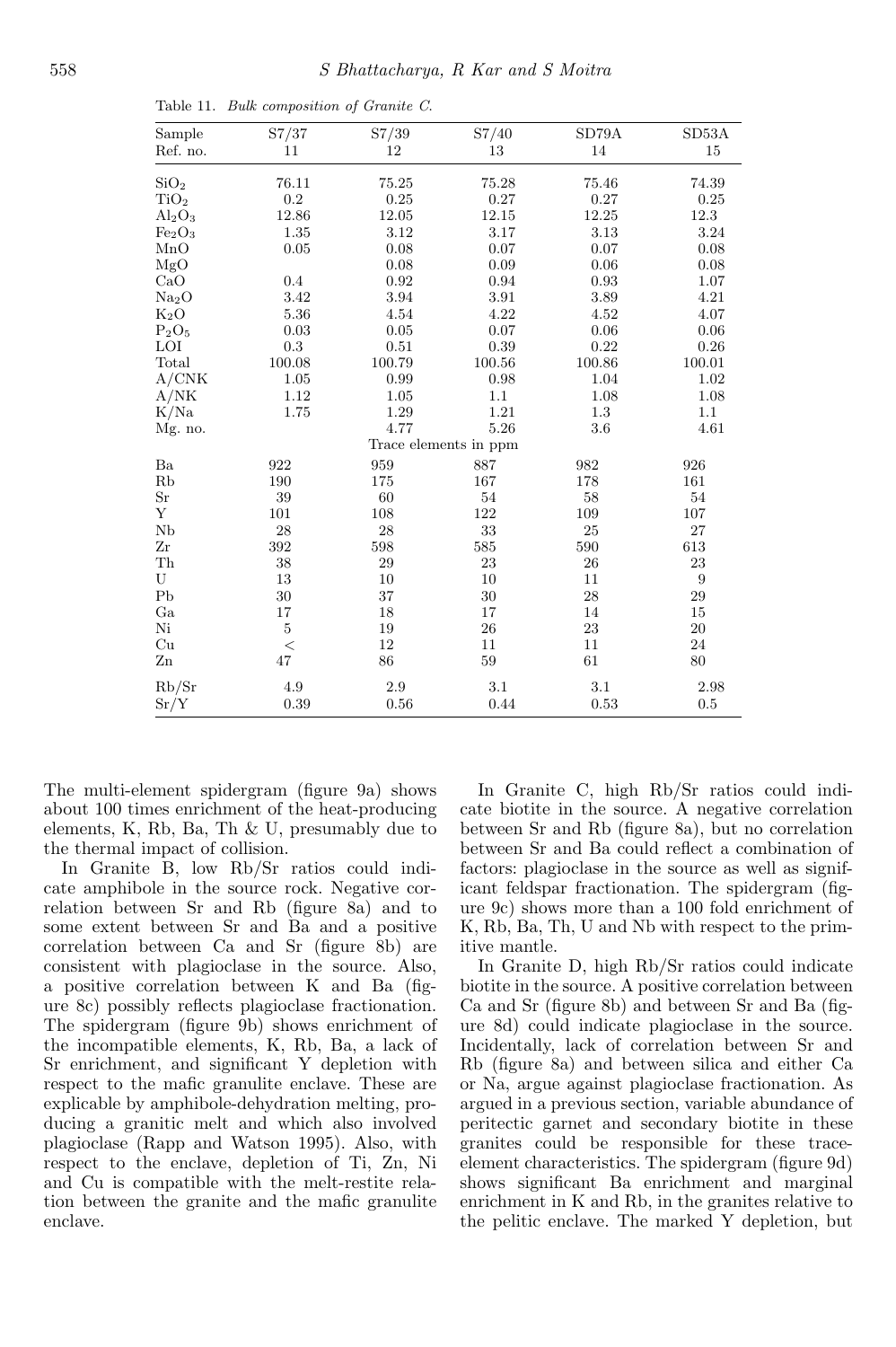| Sample<br>Ref. no.             | S17/89<br>16     | S18/94<br>17 | S19/10<br>18          | S19/6<br>19      | S20/20<br>20   | SN34<br>Enclave  |
|--------------------------------|------------------|--------------|-----------------------|------------------|----------------|------------------|
| SiO <sub>2</sub>               | 72.54            | 75.73        | 74.98                 | 74.12            | 74.74          | $59.94\,$        |
| TiO <sub>2</sub>               | $0.17\,$         | $0.1\,$      | 0.13                  | $\boldsymbol{0}$ | $\rm 0.01$     | $1.2\,$          |
| $Al_2O_3$                      | 15.58            | 14.38        | 14.77                 | 14.81            | $13.93\,$      | 21.61            |
| Fe <sub>2</sub> O <sub>3</sub> | 0.98             | 0.65         | 0.74                  | 1.17             | 1.54           | 9.39             |
| MnO                            | $0.01\,$         | $\rm 0.01$   | 0.02                  | $\rm 0.03$       | $\rm 0.02$     | $\rm 0.31$       |
| MgO                            | 0.18             | 0.06         | 0.02                  | 0.04             | 0.09           | 1.73             |
| CaO                            | 1.12             | 0.89         | 1.01                  | 0.57             | 0.71           | 1.14             |
| Na <sub>2</sub> O              | 3.39             | 3.65         | 3.46                  | 3.74             | 3.48           | 0.96             |
| $K_2O$                         | 6.05             | 5.12         | $5.26\,$              | $5.83\,$         | 5.43           | 3.42             |
| $P_2O_5$                       | $0.05\,$         | 0.06         | 0.06                  | 0.06             | 0.08           | $\boldsymbol{0}$ |
| $\rm LOI$                      | 0.61             | 0.51         | 0.7                   | 0.38             | $0.8\,$        | 0.48             |
| Total                          | 100.68           | 101.16       | 101.15                | 100.75           | $100.83\,$     | 100.18           |
| A/CNK                          | 1.1              | 1.16         | 1.11                  | 1.09             | 1.08           | 2.94             |
| A/NK                           | 1.28             | 1.24         | $1.29\,$              | 1.18             | $1.2\,$        | 4.09             |
| Mg. no.                        | 26.49            | 15.25        | 5.03                  | $6.28\,$         | $10.27\,$      | $26.53\,$        |
| K/Na                           | $\sqrt{2}$       | 1.57         | 1.7                   | 1.7              | 1.75           |                  |
|                                |                  |              | Trace elements in ppm |                  |                |                  |
| Ba                             | 1082             | 444          | $1137\,$              | 256              | 328            | 153              |
| Rb                             | 184              | 210          | 166                   | 175              | 135            | 126              |
| $\rm Sr$                       | 132              | $76\,$       | 124                   | 41               | $50\,$         | 67               |
| Y                              | $25\,$           | 18           | 29                    | 24               | $19\,$         | $51\,$           |
| Nb                             | $\boldsymbol{0}$ | $\mathbf{1}$ | $\,<\,$               | $\,<$            | $<\,$          | 27               |
| Zr                             | 329              | 101          | 109                   | $15\,$           | $17\,$         | $285\,$          |
| ${\rm Th}$                     | 143              | 23           | $20\,$                | $<\,$            | $\,<$          | 17               |
| U                              | 12.4             | 14.5         | $11.4\,$              | $12\,$           | 8.4            | $\,2$            |
| P <sub>b</sub>                 | 63               | 41           | $\rm 49$              | 46               | 36             | 16               |
| Ga                             | 18               | 17           | 19                    | 24               | 19             | 33               |
| Ni                             | $\,7$            | $\,1\,$      | $\overline{4}$        | $\overline{4}$   | $\sqrt{2}$     | $48\,$           |
| Cu                             | $\,<$            | $<\,$        | $\mathbf{1}$          | $\overline{4}$   | $\overline{2}$ | 46               |
| $\mathbf{Z}\mathbf{n}$         | $\,<$            | $\,6\,$      | $<\,$                 | $\,<$            | $16\,$         | $87\,$           |
| Rb/Sr                          | 1.4              | 2.76         | $1.34\,$              | $4.27\,$         | $2.7\,$        | $1.9\,$          |
| Sr/Y                           | $5.3\,$          | 4.2          | 4.28                  | 1.71             | 2.63           | 1.34             |

Table 12. Bulk composition of Granite D.

little or no Sr depletion, indicates plagioclase in the source; incidentally, the pelitic enclaves have significant modal abundance of plagioclase. These granites are also depleted in Ti, Zn, Cu and Ni relative to the pelitic enclave. These complementary trace element signatures are compatible with the restitic nature of the pelitic enclave.

In Granite E, low Rb/Sr ratios could indicate amphibole in the source. Lack of correlation between Sr and Rb (figure 8a) or between Sr and Ba, along with lack of correlation between Ca and Sr can only be explained by the formation of magmatic epidote. The spidergram (figure 9e) shows about 100 times enrichment in the heat- producing elements K, Rb, Ba, Th and U, relative to the primitive mantle. Also, significant enrichment (about 10 fold) in Nb, Sr and Zr are noted.

It is also important to note that most of these granites have high concentrations of Zn and Cu, presumably due to the presence of accessory phases as unmelted residual phases, that were not separated from the granitic melt.

#### 8. Petrogenesis

Two of the granitoid bodies, namely, B and D, could be explained in terms of crustal anatexis, via dehydration melting. The hornblendebearing mafic granulite enclaves (in Granite B) with marginal Mg-enrichment in the hornblendes are consistent with experimental observations of hornblende-dehydration melting (Rapp and Watson 1995). Also, the complementary chemical signatures (figure 9b) between the mafic granulite enclave and the host Granite B, attest to the link between them via hornblende-dehydration melting in the precursors of mafic granulite enclaves. On the other hand, Granite D, with garnetcordierite bearing metapelitic enclaves, inclusions of biotite (more magnesian than that in the matrix) and sillimanite in garnet of the granite, are explicable in terms of biotite-dehydration melting in the precursors of pelitic enclaves. Moreover, more magnesian garnet in the enclave, compared with those of the common metapelite assemblage,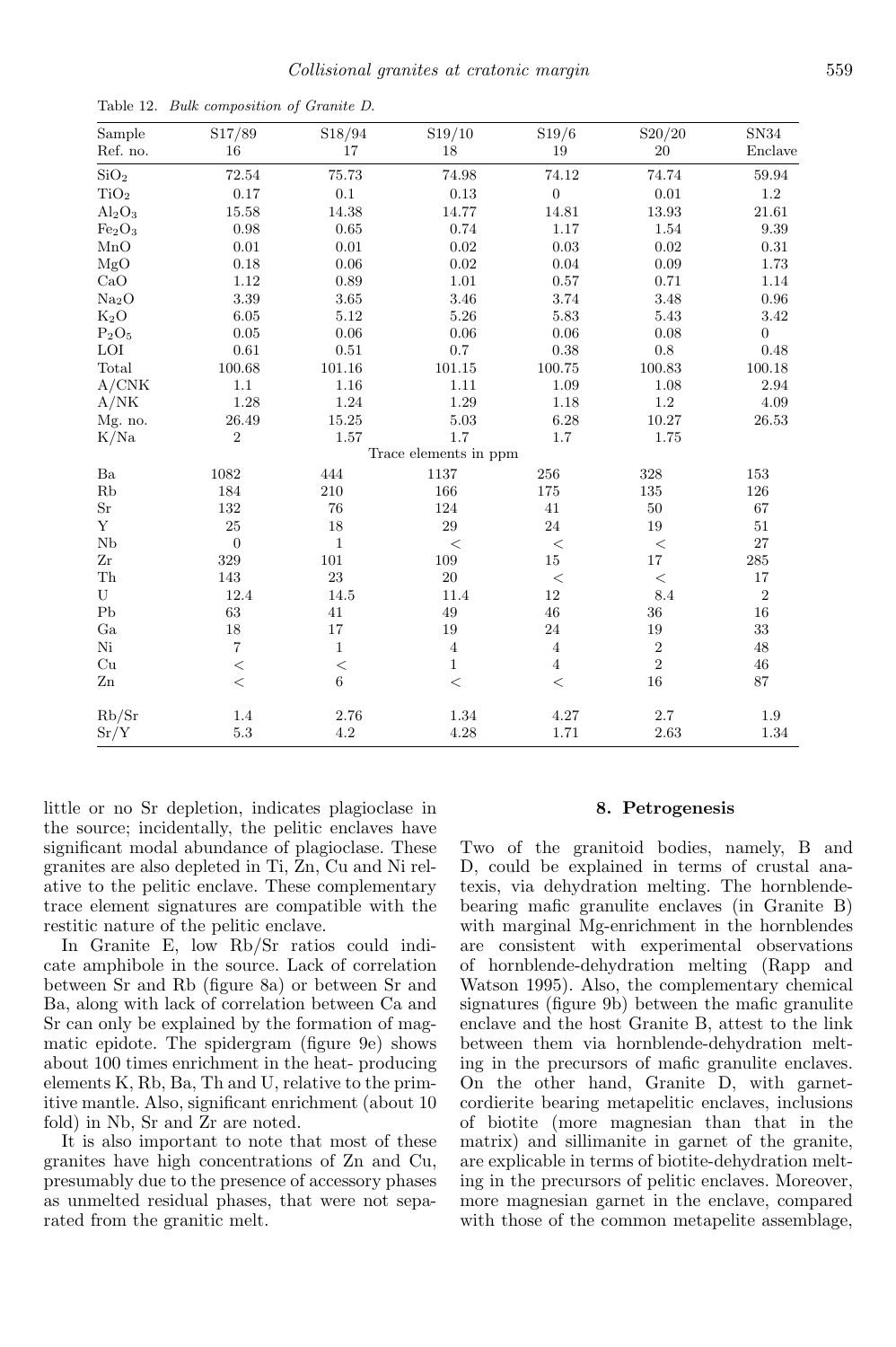| Sample                         | S13/61 | S13/62                | S13/63 | S16/86         | SD 34B           |
|--------------------------------|--------|-----------------------|--------|----------------|------------------|
| Ref. no.                       | 21     | 22                    | 23     | $24\,$         | $25\,$           |
| SiO <sub>2</sub>               | 72.66  | 74.14                 | 71.66  | 71.25          | 72.68            |
| TiO <sub>2</sub>               | 0.29   | 0.17                  | 0.32   | 0.2            | 0.25             |
| $Al_2O_3$                      | 13.58  | 13.62                 | 14.03  | 15.27          | 13.67            |
| Fe <sub>2</sub> O <sub>3</sub> | 2.77   | 1.88                  | 3.17   | 2.11           | 2.67             |
| MnO                            | 0.04   | 0.03                  | 0.05   | 0.04           | 0.04             |
| MgO                            | 0.47   | 0.28                  | 0.46   | 0.42           | 0.5              |
| CaO                            | 1.85   | 1.51                  | 2.06   | 1.88           | 1.84             |
| Na <sub>2</sub> O              | 4.32   | 4.46                  | 4.69   | 5.08           | 4.48             |
| $K_2O$                         | 3.42   | 3.71                  | 3.24   | 3.62           | 3.26             |
| $\mathrm{P}_2\mathrm{O}_5$     | 0.12   | 0.1                   | 0.13   | 0.07           | 0.12             |
| LOI                            | 0.76   | 0.75                  | 0.95   | 0.89           | 0.75             |
| Total                          | 99.49  | 99.9                  | 99.81  | 99.89          | 99.51            |
| A/CNK                          | 0.95   | 0.96                  | 0.93   | 0.94           | 0.93             |
| A/NK                           | 1.21   | $1.2\,$               | 1.25   | 1.24           | $1.25\,$         |
| Mg. no.                        | 24.95  | 22.59                 | 22.13  | 28.16          | 26.86            |
| K/Na                           | 0.89   | 0.93                  | 0.77   | 0.8            | 0.81             |
|                                |        | Trace elements in ppm |        |                |                  |
| Ba                             | 625    | 714                   | 635    | 541            | 586              |
| Rb                             | 95     | 95                    | 130    | 112            | 88               |
| $\rm Sr$                       | 225    | 221                   | 255    | 267            | 238              |
| Υ                              | 29     | 18                    | 32     | 18             | $27\,$           |
| Nb                             | 13     | $\overline{7}$        | 13     | 10             | 13               |
| Zr                             | 258    | 161                   | 280    | 180            | 252              |
| ${\rm Th}$                     | 22     | 11                    | 11     | 15             | 13               |
| $\mathbf U$                    | 4.2    | 4.7                   | 6.7    | 5.8            | 3.7              |
| ${\rm Pb}$                     | 31     | 22                    | 31     | 36             | $27\,$           |
| Ga                             | 21     | $18\,$                | 19     | 19             | $20\,$           |
| Ni                             | $13\,$ | $\overline{4}$        | 12     | $\overline{4}$ | $\boldsymbol{6}$ |
| Cu                             | 17     | 16                    | 13     | 16             | 15               |
| Zn                             | 41     | 21                    | 44     | 28             | 38               |
| Rb/Sr                          | 0.42   | 0.43                  | 0.51   | 0.42           | 0.37             |
| Sr/Y                           | 7.75   | 12.27                 | 7.97   | 14.83          | 8.81             |

Table 13. Bulk composition of Granite E.

attest to the restitic nature of this enclave (Le Breton and Thompson 1988; Patino Douce and Johnston 1991). Complementary chemical signatures (figure 9d) between the pelitic enclave and the host Granite D, attest to the link between them via biotite-dehydration melting in pelitic precursors.

Although, the other granitoid bodies can not be so linked with the enclaves, in terms of dehydration melting, the presence of enclaves from both the high-grade and low-grade terrains, would imply that precursors of these granitoids included lithologies of the two adjacent belts.

### 9. Relation to tectonism

Bhattacharya (1997) has described an oblique collisional (transpression) juxtaposition of the Eastern Ghats belt against the stable craton of Singhbhum to the north. It is noteworthy that all the lithologies in the boundary area, including the granitoids, have the imprints of a shear cleavage, presumably developed at the time of collision. In the granitoids, this shear cleavage is often defined by an anastomosing fabric around feldspar porphyroclasts (figure 2c). Other interesting microscopic fabrics are: marginal granulation and sub-grain formation in K-feldspars (figure 2f) and replacement of K-feldspar by myrmekite (figure 2g). Also the common evidence of high-temperature solid-state deformation in the granitoids would suggest their syn-tectonic emplacement during collision (figures 3 a–c). Together with the field features, these microscopic features attest to the syn-tectonic emplacement of the granitoids. The alternative of pre-tectonic granite seems unlikely in view of the fact that the precursor lithologies (represented by the enclaves) belong to the two different terrains, which were juxtaposed only during collision. Also, the high-temperature solidstate deformation fabrics would, in that case, have been associated with later heating and metamorphic effects, which is characteristically absent. On the contrary, retrograde reaction textures, such as biotite after garnet (figure 2d) are commonly observed. Thus the high- to relatively high-temperature solid-state deformation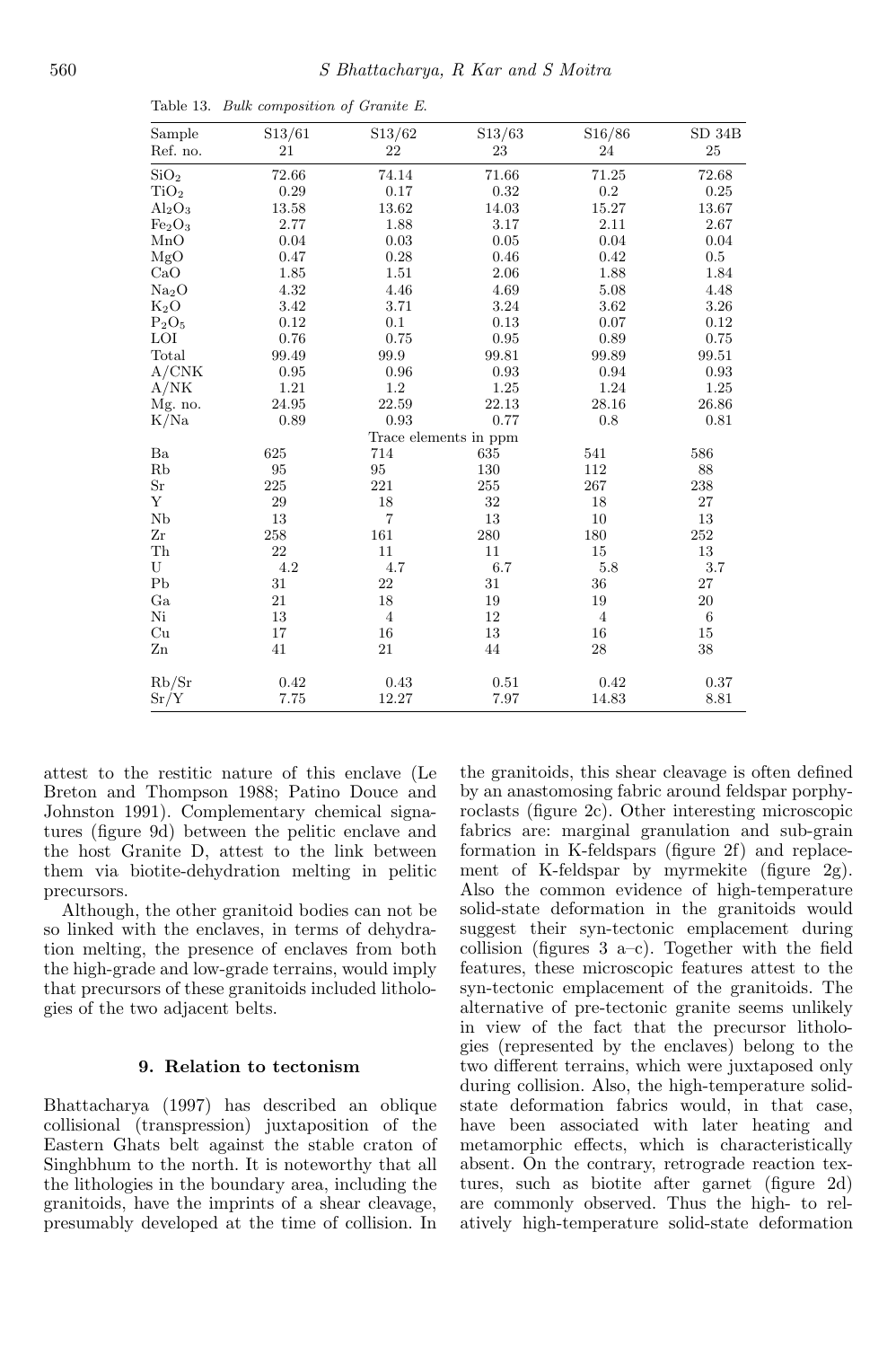

Figure 8. Trace element correlation diagrams, A to E. Symbols: Square = A, Plus = B, Triangle = C, Circle = D, Asterix  $=$  E.

fabrics in the granitoids is thought to have developed during cooling from magmatic temperatures (Vernon *et al* 1983).

#### 10. Conclusions

The craton-mobile belt relationship could be a key factor in Precambrian crustal evolution across a terrain boundary. Marked by a crustal-scale shear zone, the western margin of EGMB against Bastar craton implies rapid exhumation of deep-crustal granulites during collision (Bhattacharya 2004). The northern margin of EGMB against the Singhbhum craton, on the other hand, is marked by granitic magmatism, closely following the granulite facies event, and may imply decompression melting and exhumation of deep crustal rocks at the same time.

### Acknowledgements

This research was sponsored by the Department of Science & Technology, Govt. of India, under a Project ESS/CA/A-9/15/92. Indian Statistical Institute provided the infrastructural facilities. Analytical facilities provided by the Wadia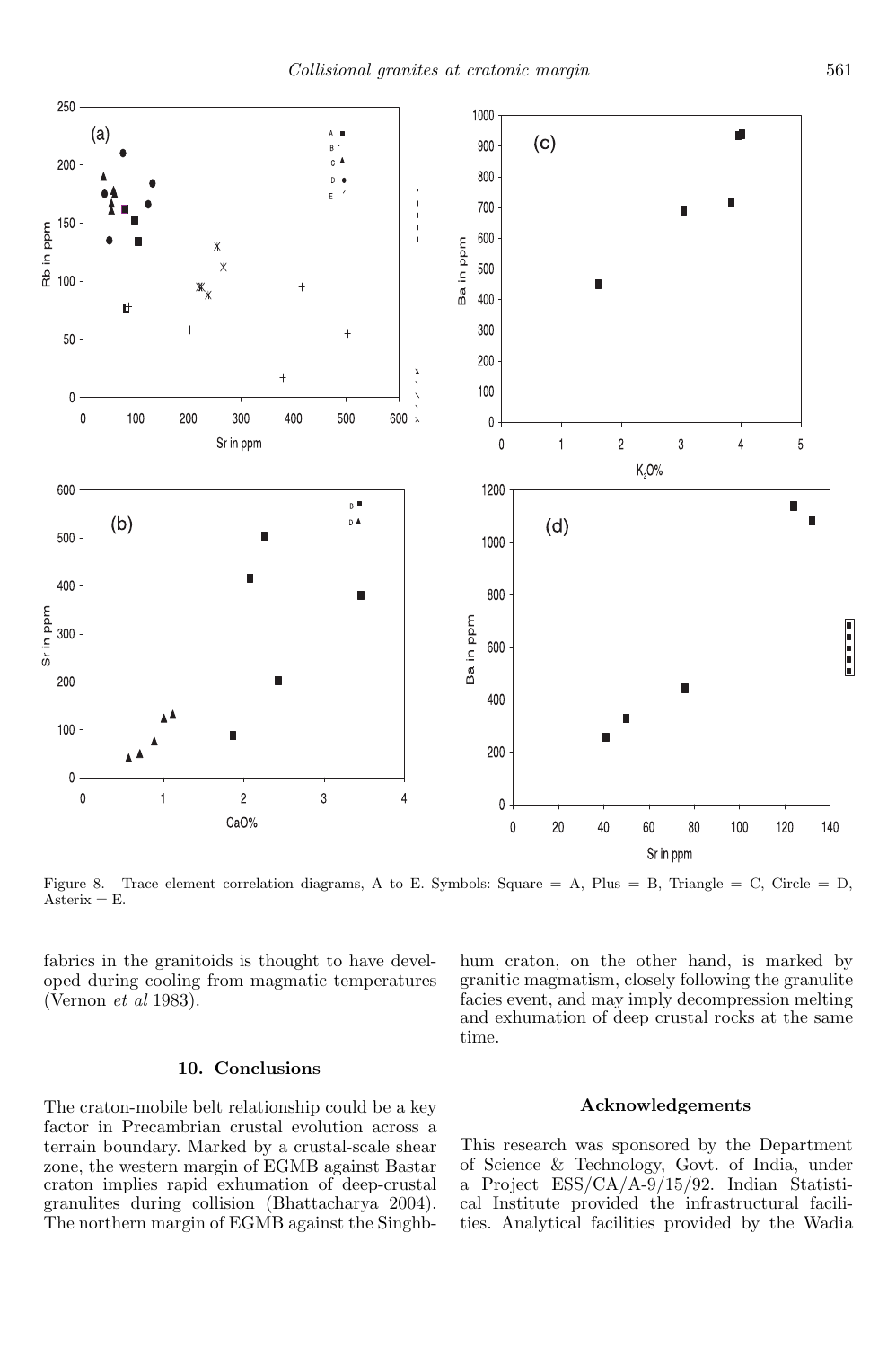

Figure 9. Multi-element spider plot of the granitoids. A to E for the respective granitoids. For B and D granitoids, the restitic enclaves are also plotted. Symbols: open square for granitoids and solid circle for the enclaves.